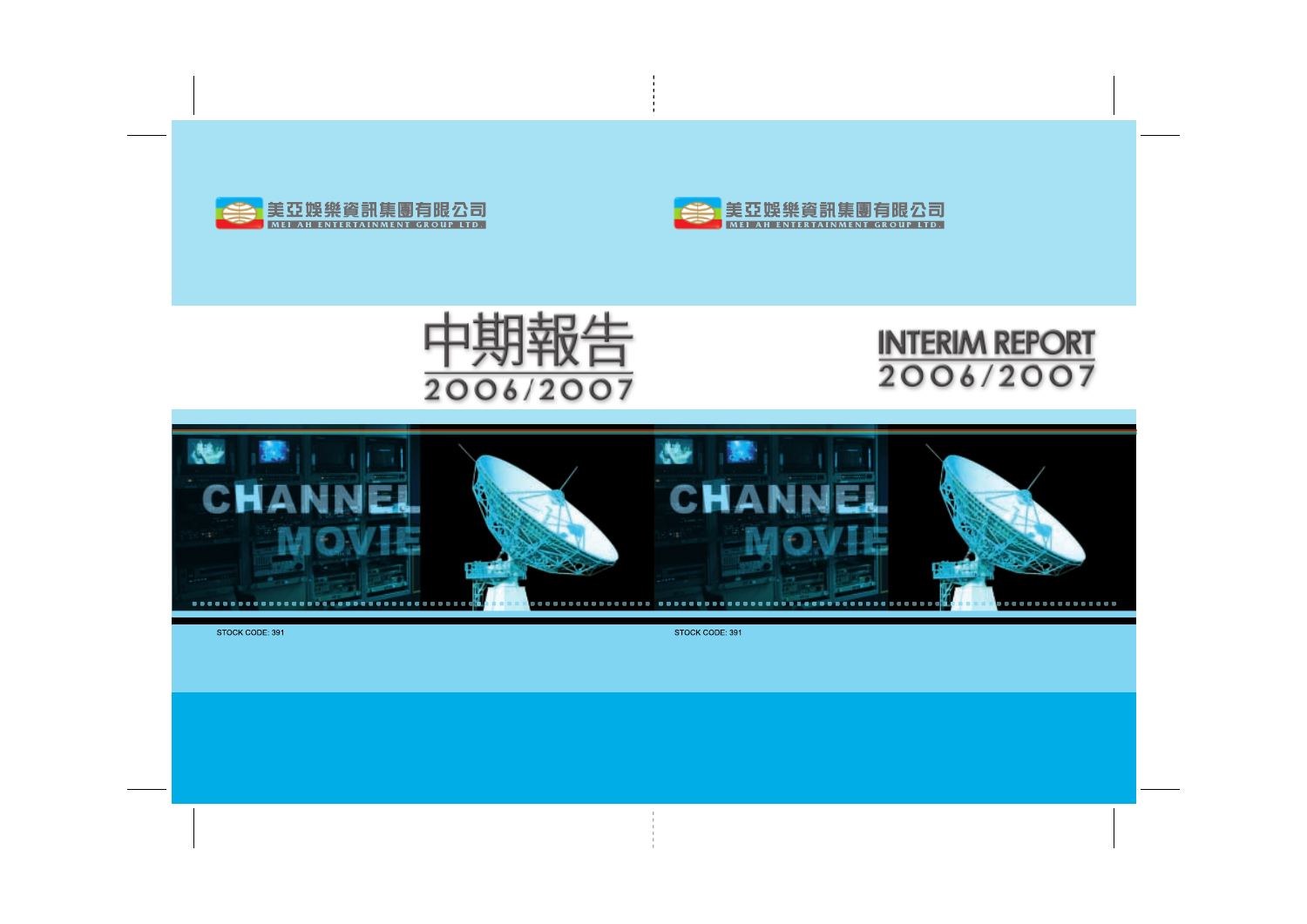The directors present the condensed consolidated financial information of the Company and its subsidiaries (the "Group") for the six months ended 30th September 2006. The consolidated income statement, consolidated cash flow statement and consolidated statement of changes in equity of the Group for the six months ended 30th September 2006, and the consolidated interim balance sheet of the Group as at 30th September 2006, all of which are unaudited and condensed, along with selected explanatory notes, are set out as follows:

# CONDENSED CONSOLIDATED INCOME STATEMENT

*For the six months ended 30th September 2006*

|                                                                                                       |             | <b>Unaudited</b><br><b>Six months ended 30th</b><br><b>September</b> |                                          |  |
|-------------------------------------------------------------------------------------------------------|-------------|----------------------------------------------------------------------|------------------------------------------|--|
|                                                                                                       |             | 2006                                                                 | 2005                                     |  |
|                                                                                                       | <b>Note</b> | <b>HK\$'000</b>                                                      | HK\$'000                                 |  |
| Turnover<br>Cost of sales                                                                             | 4           | 79,208<br>(46, 975)                                                  | 78,973<br>(54, 149)                      |  |
| Gross profit<br>Other revenues<br>Selling and marketing expenses<br>Administrative and other expenses |             | 32,233<br>4,945<br>(8, 425)<br>(14, 191)                             | 24,824<br>5,249<br>(6, 575)<br>(12, 159) |  |
| Operating profit<br>Finance costs<br>Share of loss of a jointly controlled entity                     | 5           | 14,562<br>(2,697)                                                    | 11,339<br>(1, 361)<br>(111)              |  |
| Share of profits less losses of<br>associated companies                                               |             | (546)                                                                | 299                                      |  |
| Profit for the period                                                                                 |             | 11,319                                                               | 10,166                                   |  |
| Attributable to:<br>Equity holders of the Company<br>Minority interests                               |             | 11,281<br>38                                                         | 10,121<br>45                             |  |
|                                                                                                       |             | 11,319                                                               | 10,166                                   |  |
| Earnings per share<br><b>Basic</b><br><b>Diluted</b>                                                  | 8           | 1.38 cents<br>1.38 cents                                             | 1.31 cents<br>N/A                        |  |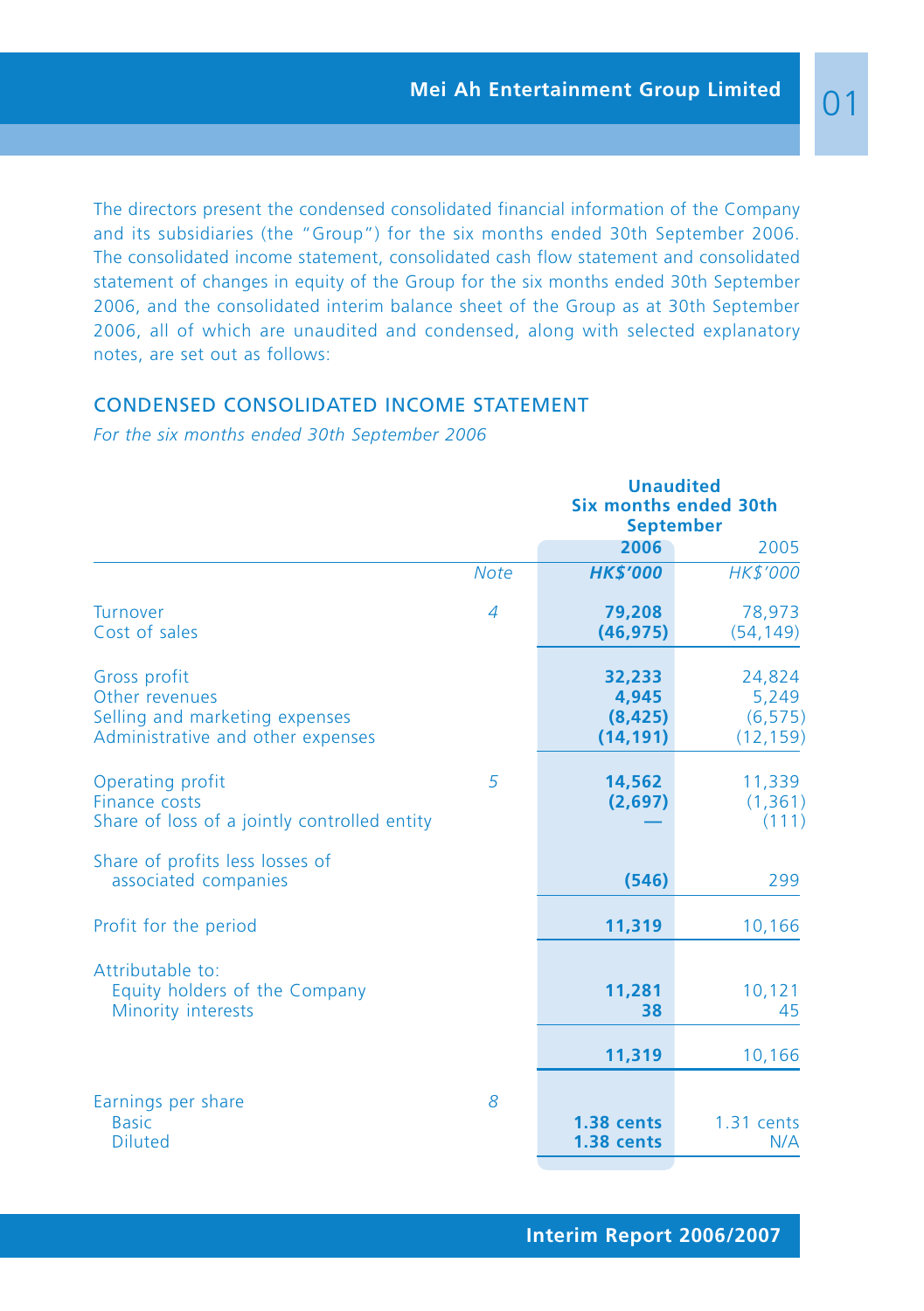# CONDENSED CONSOLIDATED INTERIM BALANCE SHEET

*As at 30th September 2006 and 31st March 2006*

|                                         | <b>Unaudited</b>      | Audited         |
|-----------------------------------------|-----------------------|-----------------|
|                                         | <b>30th September</b> | 31st March      |
|                                         | 2006                  | 2006            |
| <b>Note</b>                             | <b>HK\$'000</b>       | <b>HK\$'000</b> |
| <b>ASSETS</b>                           |                       |                 |
| <b>Non-current assets</b>               |                       |                 |
| Property, plant and equipment           | 103,185               | 104,555         |
| Investment properties                   | 61,450                | 61,450          |
| Leasehold land and land use rights      | 12,755                | 12,916          |
| Interest in a jointly controlled entity |                       |                 |
| Interests in associate companies        | 24,327                | 24,419          |
| Available-for-sale financial assets     | 3,546                 | 4,687           |
| Film rights, films in progress,         |                       |                 |
| film sub-licensing rights               |                       |                 |
| and deposits                            | 78,035                | 73,564          |
| Trade and other receivables             |                       |                 |
| 10<br>-non-current portion              | 30,734                | 29,983          |
| <b>Current assets</b>                   |                       |                 |
| Inventories                             | 6,641                 | 7,420           |
| Trade and other receivables<br>10       | 39,721                | 24,542          |
| Bank balances and cash                  | 64,296                | 17,595          |
|                                         | 110,658               | 49,557          |
|                                         |                       |                 |
| <b>Total assets</b>                     | 424,690               | 361,131         |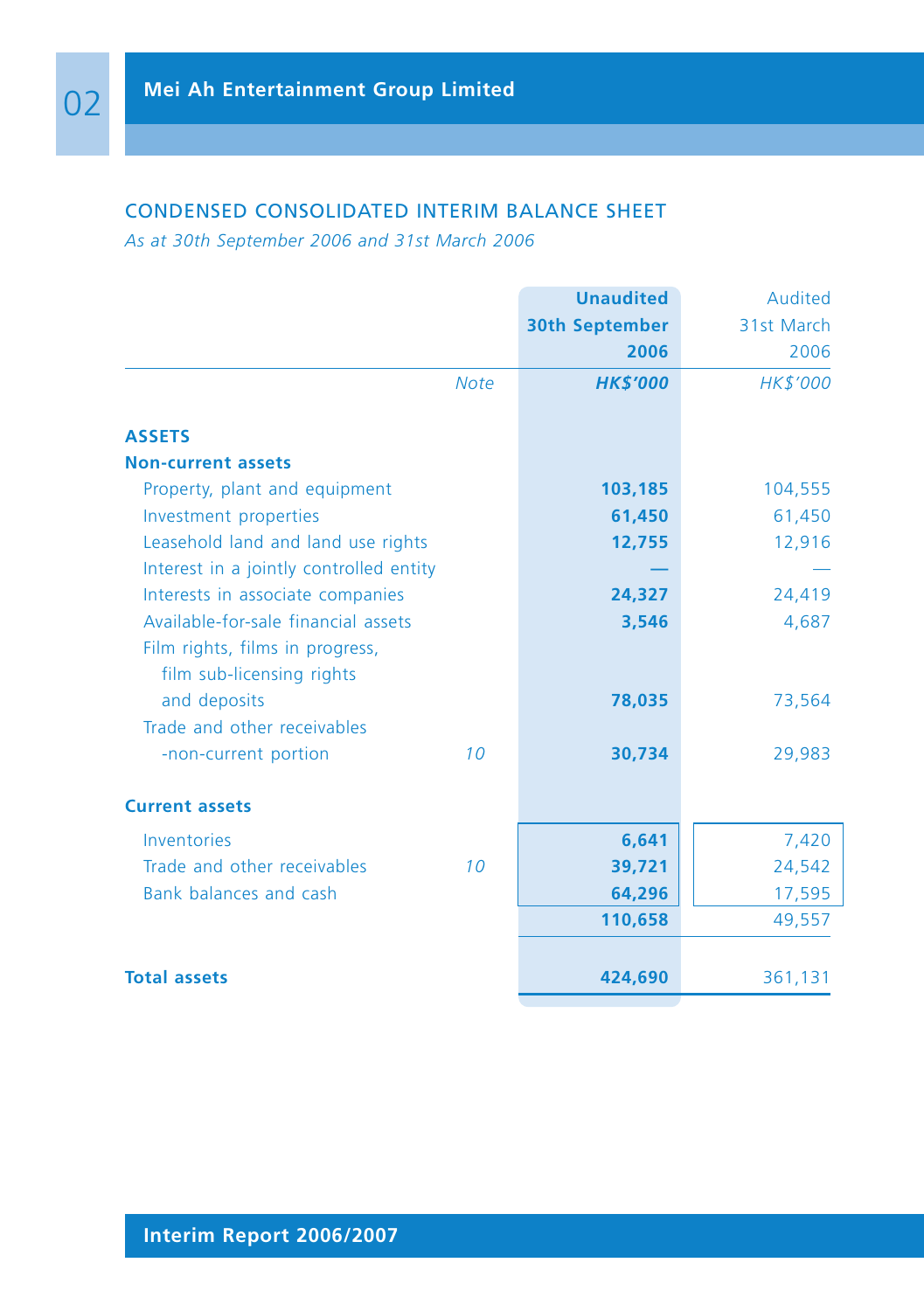|                                                                                              |             | <b>Unaudited</b>              | Audited            |
|----------------------------------------------------------------------------------------------|-------------|-------------------------------|--------------------|
|                                                                                              |             | <b>30th September</b><br>2006 | 31st March<br>2006 |
|                                                                                              | <b>Note</b> | <b>HK\$'000</b>               | HK\$'000           |
| <b>EQUITY</b><br><b>Capital and reserves attributable</b><br>to the Company's equity holders |             |                               |                    |
| Share capital                                                                                | 14          | 82,300                        | 77,100             |
| <b>Reserves</b>                                                                              |             | 183,266                       | 161,103            |
| Shareholders' funds                                                                          |             | 265,566                       | 238,203            |
| Minority interests                                                                           |             | (4)                           | (42)               |
| <b>Total equity</b>                                                                          |             | 265,562                       | 238,161            |
| <b>LIABILITIES</b>                                                                           |             |                               |                    |
| <b>Non-current liabilities</b><br>Deferred tax liabilities                                   |             | 4,554                         | 4,554              |
| <b>Borrowings</b>                                                                            | 12          |                               | 15,212             |
| Convertible notes<br>Obligation under finance leases                                         | 13<br>12    | 96,011<br>113                 | 182                |
|                                                                                              |             |                               |                    |
|                                                                                              |             | 100,678                       | 19,948             |
| <b>Current liabilities</b>                                                                   |             |                               |                    |
| Trade payables                                                                               | 11          | 7,260                         | 8,888              |
| Receipts in advance and accruals                                                             |             | 50,041                        | 63,963             |
| <b>Bills payable</b><br><b>Borrowings</b>                                                    | 12          | 1,011                         | 3,867<br>26,147    |
| Obligations under finance leases                                                             | 12          | 138                           | 157                |
|                                                                                              |             | 58,450                        | 103,022            |
|                                                                                              |             |                               |                    |
| <b>Total liabilities</b>                                                                     |             | 159,128                       | 122,970            |
| <b>Total equity and liabilities</b>                                                          |             | 424,690                       | 361,131            |
| Net current assets/(liabilities)                                                             |             | 52,208                        | (53, 465)          |
| <b>Total assets less current liabilities</b>                                                 |             | 366,240                       | 258,109            |
|                                                                                              |             |                               |                    |

**Interim Report 2006/2007**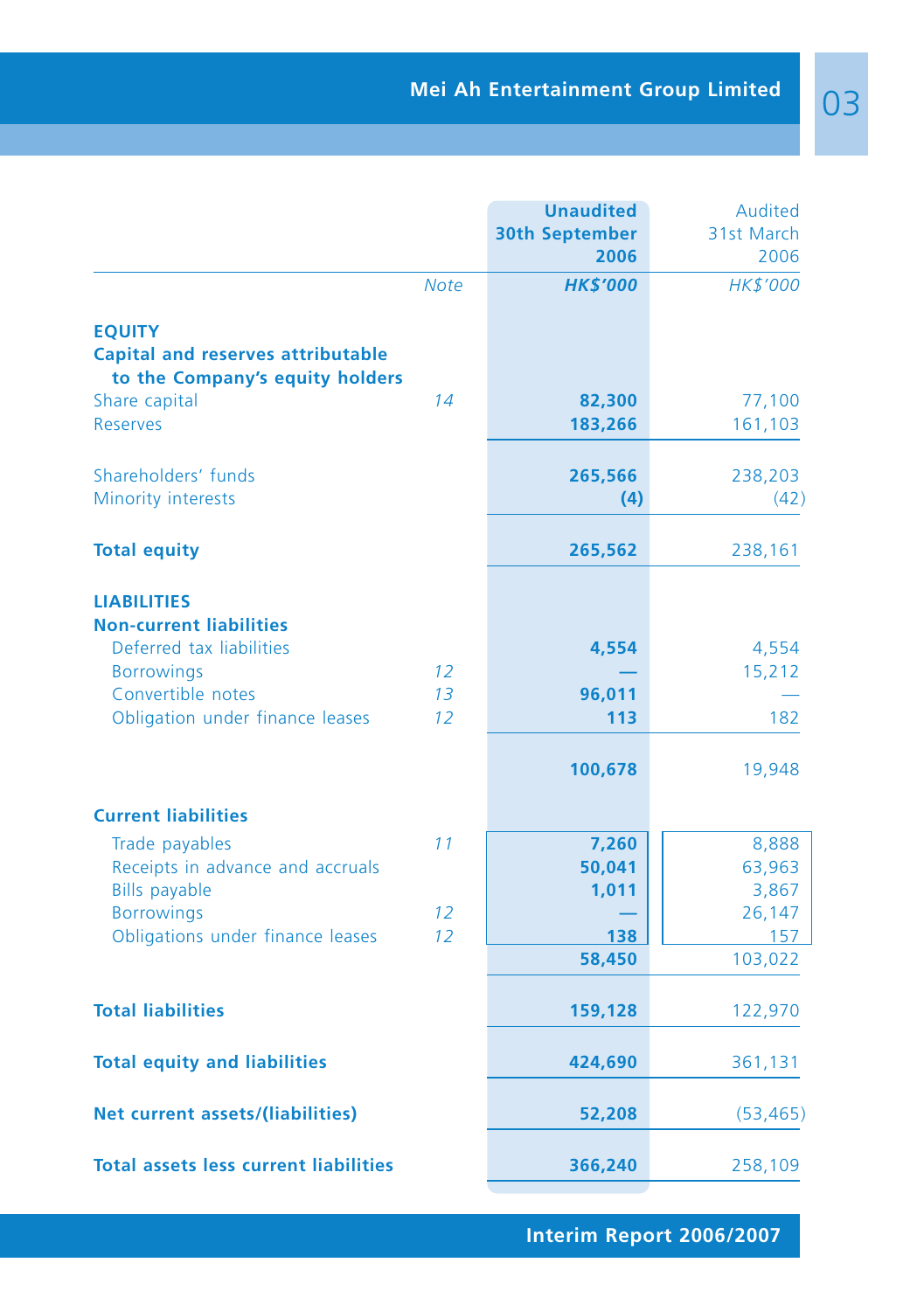# CONDENSED CONSOLIDATED STATEMENT OF CHANGES IN EQUITY

*For the six months ended 30th September 2006*

|                                                                                                                               |                         |                         |                                       | <b>Attributable to shareholders</b> |                               |                                               |                                                |                                                                |                                     |                            |
|-------------------------------------------------------------------------------------------------------------------------------|-------------------------|-------------------------|---------------------------------------|-------------------------------------|-------------------------------|-----------------------------------------------|------------------------------------------------|----------------------------------------------------------------|-------------------------------------|----------------------------|
|                                                                                                                               | <b>Share</b><br>capital | <b>Share</b><br>premium | <b>Share</b><br>redemption<br>reserve | <b>Contributed</b><br>surplus       | <b>Exchange</b><br>difference | <b>Convertible</b><br>notes-equity<br>portion | Available-<br>for-sale<br>financial<br>reserve | <b>Retained</b><br>earnings/<br>assets (accumulated<br>losses) | <b>Minority</b><br><b>interests</b> | <b>Total</b><br>equity     |
|                                                                                                                               | HK\$'000                | <b>HK\$'000</b>         | HK\$'000                              | HK\$'000                            | <b>HK\$'000</b>               | <b>HK\$'000</b>                               | <b>HK\$'000</b>                                | HK\$'000                                                       | <b>HK\$'000</b>                     | <b>HK\$'000</b>            |
| At 1st April 2005                                                                                                             | 77,100                  | 222,791                 | 12                                    | 128,545                             | (306)                         |                                               |                                                | (210, 780)                                                     | (131)                               | 217,231                    |
| Profit for the period                                                                                                         |                         |                         |                                       |                                     |                               |                                               |                                                | 10,121                                                         | 45                                  | 10,166                     |
| At 30th September 2005                                                                                                        | 77,100                  | 222,791                 | 12                                    | 128,545                             | (306)                         |                                               | $\overline{\phantom{0}}$                       | (200, 659)                                                     | (86)                                | 227,397                    |
| At 1st April 2006                                                                                                             | 77,100                  |                         | 12                                    | 107,099                             | (306)                         |                                               | 463                                            | 53,835                                                         | (42)                                | 238,161                    |
| Issue of ordinary shares,<br>net of issuing<br>expenses<br>Issue of convertible<br>notes-equity portion<br>Final dividend for | 5,200                   | 11,156                  |                                       |                                     |                               | 3,050                                         |                                                |                                                                |                                     | 16,356<br>3,050            |
| the year ended<br>31st March 2006<br>(note 9)<br><b>Revaluation deficit</b><br>Net income recognized<br>directly in equity    | 5,200                   | 11,156                  |                                       |                                     |                               | 3,050                                         | (443)<br>(443)                                 | (2,881)<br>(2,881)                                             |                                     | (2,881)<br>(443)<br>16,082 |
| Profit for the period                                                                                                         |                         |                         |                                       |                                     |                               |                                               | ÷                                              | 11,281                                                         | 38                                  | 11,319                     |
| Total recognized income<br>for the period                                                                                     | 5,200                   | 11,156                  |                                       |                                     |                               | 3,050                                         | (443)                                          | 8,400                                                          | 38                                  | 27,401                     |
| At 30th September<br>2006                                                                                                     | 82,300                  | 11,156                  | 12                                    | 107,099                             | (306)                         | 3,050                                         | 20                                             | 62,235                                                         | (4)                                 | 265,562                    |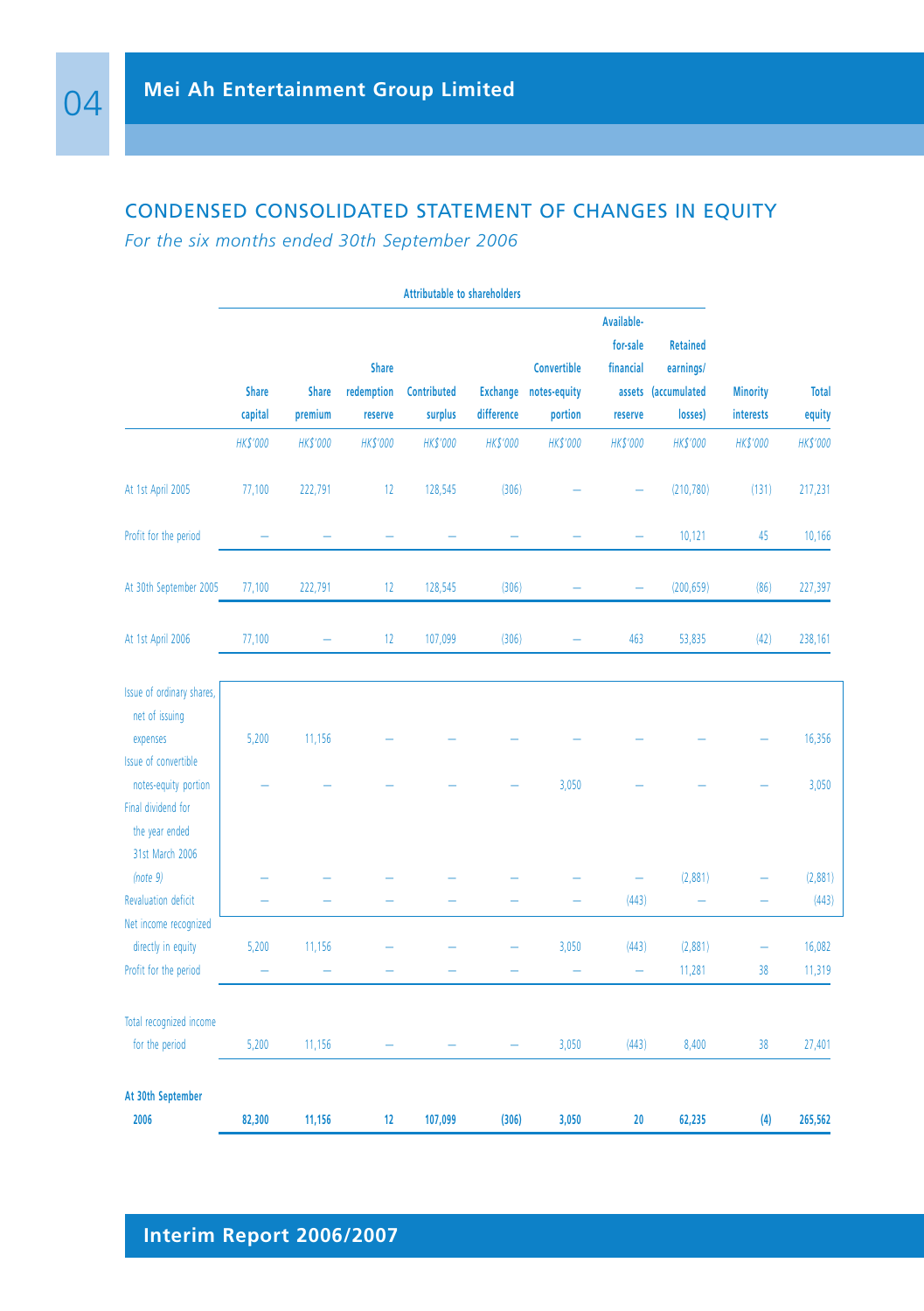# CONDENSED CONSOLIDATED CASH FLOW STATEMENT

*For The Six Months Ended 30th September 2006*

|                                                             | <b>Unaudited</b>        |                       |  |  |
|-------------------------------------------------------------|-------------------------|-----------------------|--|--|
|                                                             | <b>Six months ended</b> |                       |  |  |
|                                                             |                         | <b>30th September</b> |  |  |
|                                                             | 2006                    | 2005                  |  |  |
|                                                             | <b>HK\$'000</b>         | HK\$'000              |  |  |
| Net cash inflow from operating activities                   | 9,977                   | 53,161                |  |  |
| Net cash outflow from investing activities                  | (63, 306)               | (48, 672)             |  |  |
| Net cash (outflow)/inflow before financing activities       | (53, 329)               | 4,489                 |  |  |
| Net cash inflow/(outflow) from financing activities         | 80,592                  | (3, 479)              |  |  |
| Increase in cash and cash equivalents                       | 27,263                  | 1,010                 |  |  |
| Cash and cash equivalents at the beginning<br>of the period | 7,033                   | 9,667                 |  |  |
|                                                             |                         |                       |  |  |
| Cash and cash equivalents at the end of the period          | 34,296                  | 10,677                |  |  |
| Analysis of balances of cash and cash equivalents:          |                         |                       |  |  |
| Bank balances and cash                                      | 64,296                  | 16,747                |  |  |
| Less: pledged deposit                                       | (30,000)                |                       |  |  |
| Bank loans, unsecured                                       |                         | (2,800)               |  |  |
| <b>Bank overdrafts</b>                                      |                         | (3, 270)              |  |  |
|                                                             | 34,296                  | 10,677                |  |  |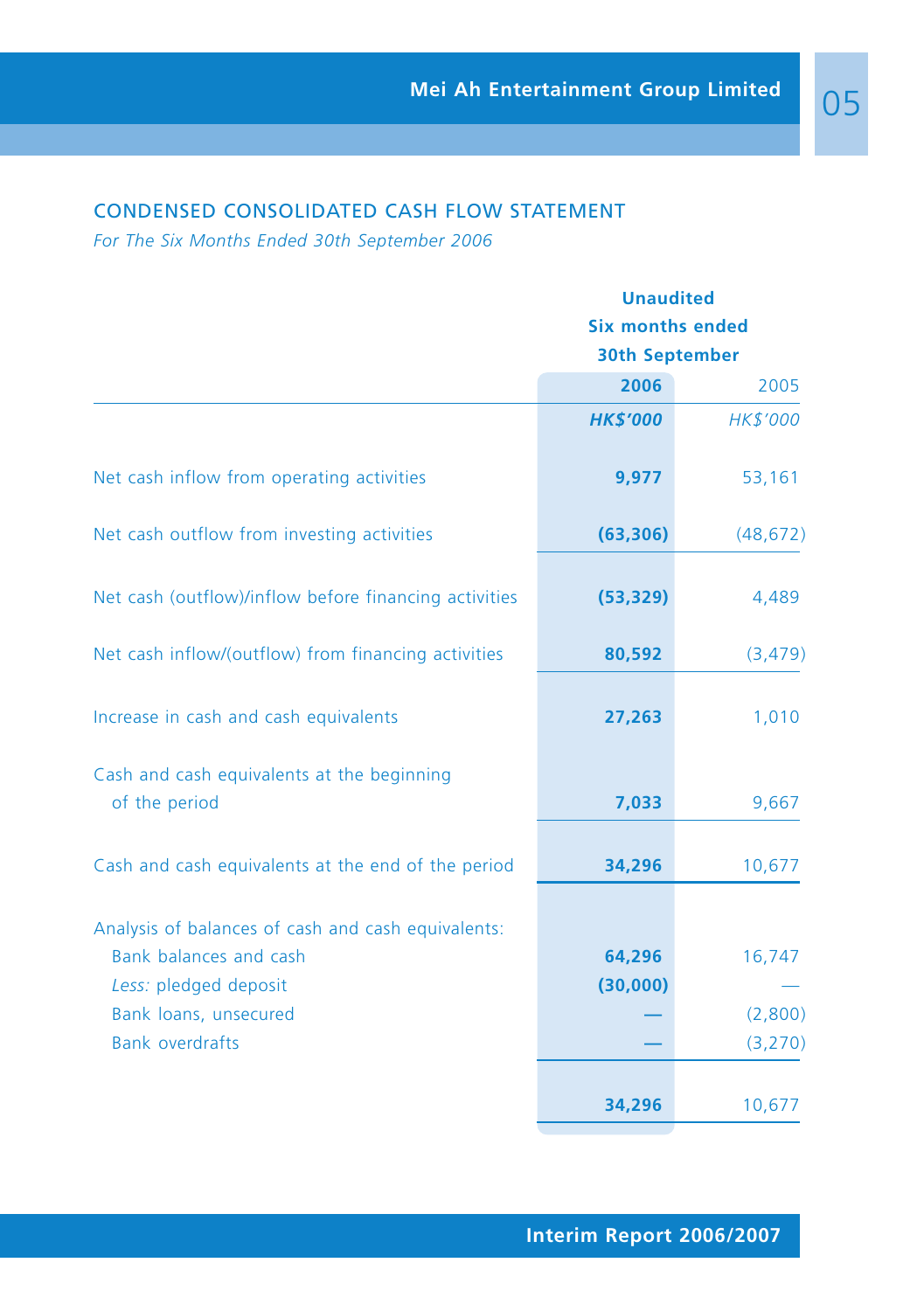# SELECTED NOTES TO CONDENSED CONSOLIDATED FINANCIAL INFORMATION

#### **1. General information**

Mei Ah Entertainment Group Limited (the "Company") and its subsidiaries (together the "Group") is principally engaged in television operations, film exhibition, film rights licensing and sub-licensing, sale and distribution of films and programs and processing of audio visual products through its associated company.

The Company is a limited liability company incorporated in Bermuda and listed on the Stock Exchange of Hong Kong Limited.

This condensed consolidated interim financial information was approved for issue on 20th December 2006.

#### **2. Basis of preparation**

This condensed consolidated interim financial information for the half-year ended 30th September 2006 has been prepared in accordance with HKAS 34, "Interim financial reporting". The interim condensed financial report should be read in conjunction with the annual financial statements for the year ended 31st March 2006.

#### **3. Accounting policies**

The accounting policies adopted are consistent with those of the annual financial statements for the year ended 31st March 2006. Those new accounting standards, amendments to accounting standards and interpretations which are mandatory for financial year ending 31st March 2007 have no material impact on the Group.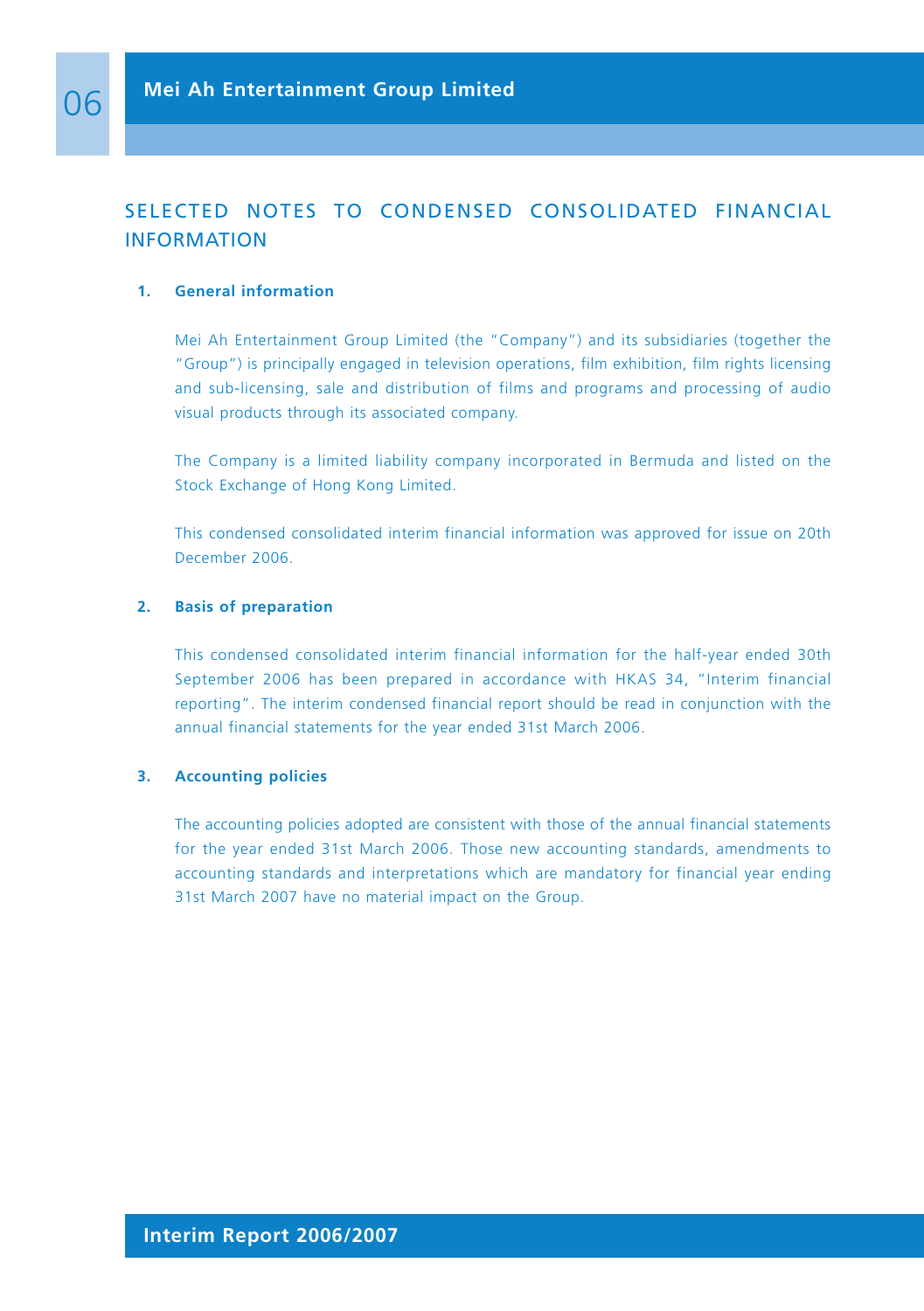## **4. Segment information**

An analysis of the Group's revenues and results for the period by business segments, being the primary reporting format, is as follows:

|                                                                                         | <b>Unaudited</b><br>Six months ended 30th September 2006<br>Sale and<br>distribution of |                                                            |                                                                          |                                                  |                     |                   |  |
|-----------------------------------------------------------------------------------------|-----------------------------------------------------------------------------------------|------------------------------------------------------------|--------------------------------------------------------------------------|--------------------------------------------------|---------------------|-------------------|--|
|                                                                                         | <b>Television</b><br>operations                                                         | <b>Film exhibition</b><br>and film rights<br>licensing and | films and<br>programs in<br>audio visual<br>sub-licensing product format | <b>Processing of</b><br>audio visual<br>products | <b>Elimination</b>  | <b>Group</b>      |  |
|                                                                                         | <b>HK\$'000</b>                                                                         | <b>HK\$'000</b>                                            | <b>HK\$'000</b>                                                          | <b>HK\$'000</b>                                  | <b>HK\$'000</b>     | <b>HK\$'000</b>   |  |
| <b>External sales</b><br>Inter-segment sales                                            | 28,628                                                                                  | 32,167<br>4,271                                            | 18,413                                                                   |                                                  | (4,271)             | 79,208            |  |
|                                                                                         | 28,628                                                                                  | 36,438                                                     | 18,413                                                                   |                                                  | (4,271)             | 79,208            |  |
| Segment results                                                                         | 9,385                                                                                   | 3,152                                                      | 1,933                                                                    |                                                  | (831)               | 13,639            |  |
| Unallocated income<br><b>Unallocated costs</b>                                          |                                                                                         |                                                            |                                                                          |                                                  |                     | 4,361<br>(3, 438) |  |
| Operating profit<br><b>Finance costs</b>                                                |                                                                                         |                                                            |                                                                          |                                                  |                     | 14,562<br>(2,697) |  |
| Share of profits/<br>(losses) of<br>associated companies                                |                                                                                         |                                                            |                                                                          | (546)                                            |                     | (546)             |  |
| Profit for the period                                                                   |                                                                                         |                                                            |                                                                          |                                                  |                     | 11,319            |  |
| Property, plant and<br>equipment<br>- Additions<br>- Unallocated additons               | 12                                                                                      |                                                            | $\overline{2}$                                                           |                                                  |                     | 14<br>978         |  |
|                                                                                         |                                                                                         |                                                            |                                                                          |                                                  |                     | 992               |  |
| - Depreciation<br>- Unallocated depreciation                                            | 237                                                                                     | 23                                                         | 192                                                                      |                                                  |                     | 452<br>1,910      |  |
|                                                                                         |                                                                                         |                                                            |                                                                          |                                                  |                     | 2,362             |  |
| Film rights, film sub-licensing<br>rights and deposits<br>- Additions<br>- Amortisation | 13,222<br>6,140                                                                         | 11,204<br>13,356                                           | 3,895<br>3,523                                                           |                                                  | (4,271)<br>(3, 439) | 24,050<br>19,580  |  |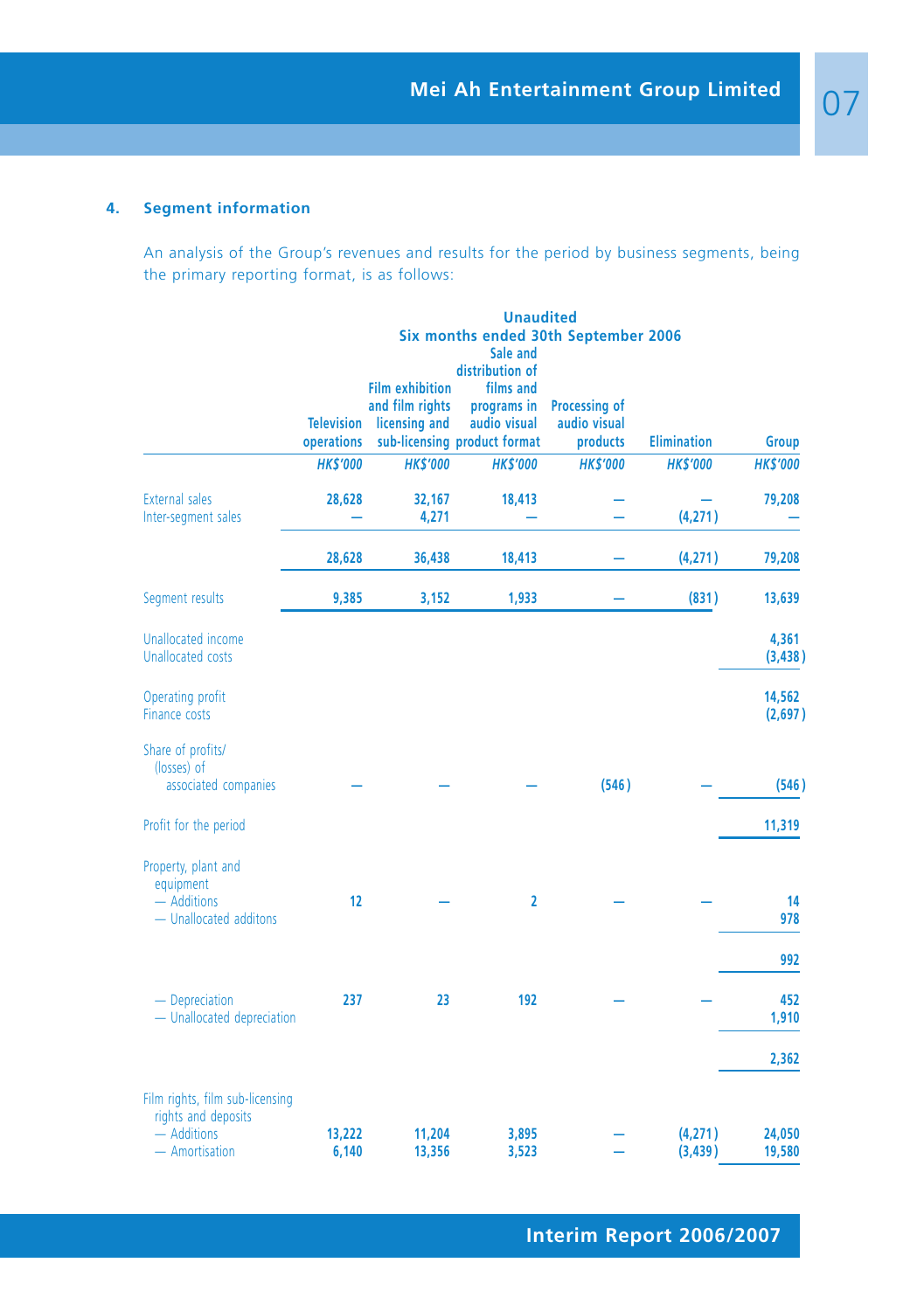|                                                                                        |                                 |                                                                      | <b>Unaudited</b>                                                                                                                  |                                           |             |                    |
|----------------------------------------------------------------------------------------|---------------------------------|----------------------------------------------------------------------|-----------------------------------------------------------------------------------------------------------------------------------|-------------------------------------------|-------------|--------------------|
|                                                                                        | <b>Television</b><br>operations | Film exhibition<br>and film rights<br>licensing and<br>sub-licensing | Six months ended 30th September 2005<br>Sale and<br>distribution of<br>films and<br>programs in<br>audio visual<br>product format | Processing of<br>audio visual<br>products | Elimination | Group              |
|                                                                                        | HK\$'000                        | HK\$'000                                                             | HK\$'000                                                                                                                          | HK\$'000                                  | HK\$'000    | HK\$'000           |
| <b>External sales</b><br>Inter-segment sales                                           | 29,365                          | 23,297<br>2,700                                                      | 26,311                                                                                                                            |                                           | (2,700)     | 78,973             |
|                                                                                        | 29,365                          | 25,997                                                               | 26,311                                                                                                                            |                                           | (2,700)     | 78,973             |
| Segment results                                                                        | 9,201                           | 2,118                                                                | (784)                                                                                                                             |                                           | 1,089       | 11,624             |
| Unallocated income<br><b>Unallocated costs</b>                                         |                                 |                                                                      |                                                                                                                                   |                                           |             | 4,706<br>(4,991)   |
| Operating profit<br><b>Finance costs</b>                                               |                                 |                                                                      |                                                                                                                                   |                                           |             | 11,339<br>(1, 361) |
| Share of profits/<br>(losses) of:<br>Jointly controlled entity<br>Associated companies |                                 | 1,303                                                                | (111)<br>(105)                                                                                                                    | (899)                                     |             | (111)<br>299       |
| Profit for the period                                                                  |                                 |                                                                      |                                                                                                                                   |                                           |             | 10,166             |
| Property, plant and<br>equipment<br>- Additions<br>- Unallocated additons              | 645                             | 15                                                                   | 90                                                                                                                                |                                           |             | 750<br>239         |
|                                                                                        |                                 |                                                                      |                                                                                                                                   |                                           |             | 989                |
| - Depreciation<br>- Unallocated depreciation                                           | 42                              | 21                                                                   | 337                                                                                                                               |                                           |             | 400<br>1,921       |
|                                                                                        |                                 |                                                                      |                                                                                                                                   |                                           |             | 2,321              |
| Film rights, film<br>sub-licensing<br>rights and deposits<br>- Additions               | 14,762                          | 29,800                                                               | 7,601                                                                                                                             |                                           | (2,630)     | 49,533             |
| - Amortisation                                                                         | 7,801                           | 13,637                                                               | 12,180                                                                                                                            |                                           | (3,789)     | 29,829             |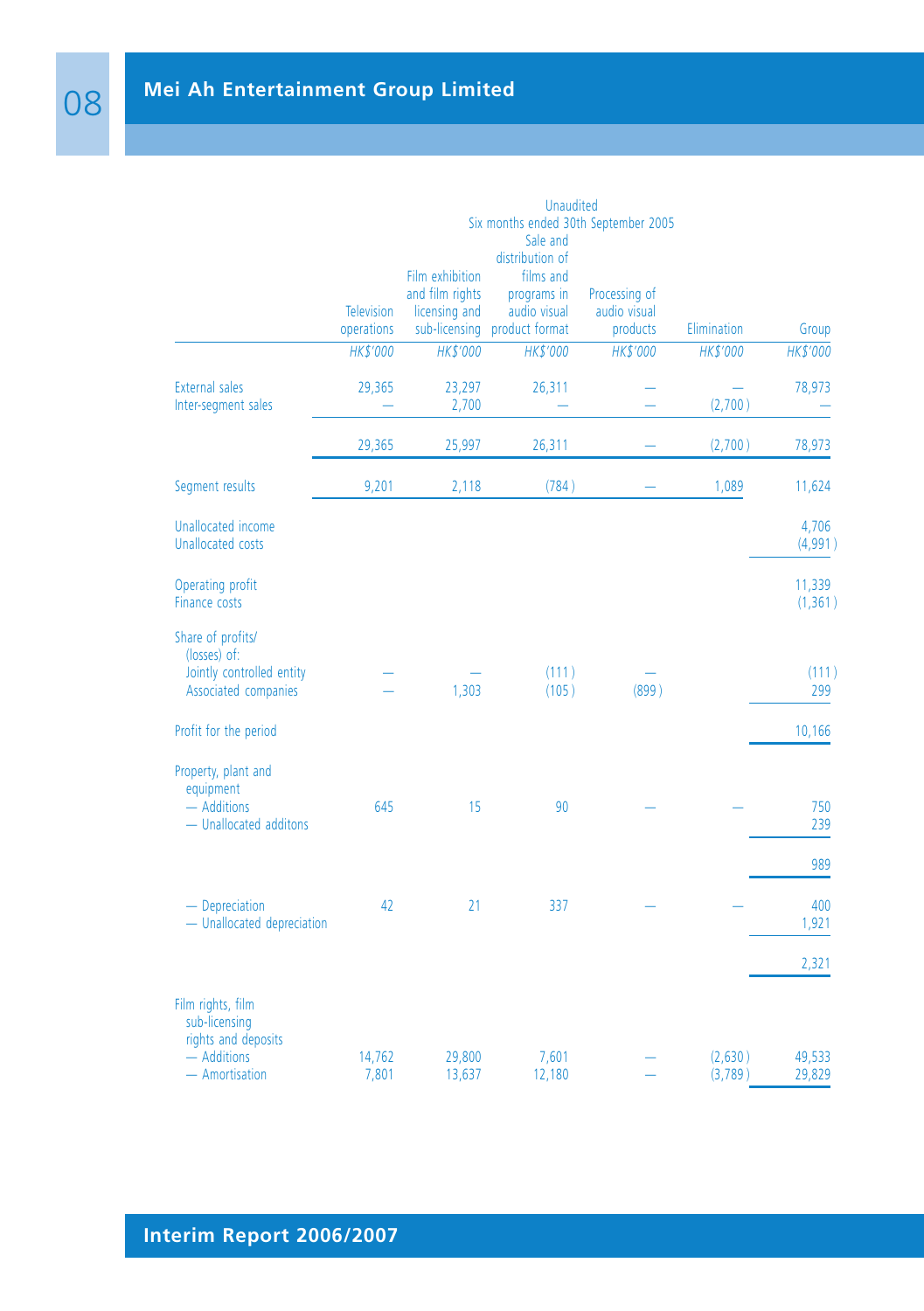|                                                                             | <b>Television</b><br>operations | Film<br>exhibition<br>and film<br>rights<br>licensing<br>and<br>sub-licensing | Sale and<br>distribution<br>of films<br>and<br>programs<br>in audio<br>visual<br>product<br>format                                            | <b>Unaudited</b><br>As at 30th September 2006<br><b>Processing</b><br>of audio<br>visual<br>products | <b>Elimination</b> | <b>Group</b>           |
|-----------------------------------------------------------------------------|---------------------------------|-------------------------------------------------------------------------------|-----------------------------------------------------------------------------------------------------------------------------------------------|------------------------------------------------------------------------------------------------------|--------------------|------------------------|
|                                                                             | <b>HK\$'000</b>                 | <b>HK\$'000</b>                                                               | <b>HK\$'000</b>                                                                                                                               | <b>HK\$'000</b>                                                                                      | <b>HK\$'000</b>    | <b>HK\$'000</b>        |
| Segment asset<br>Investment in a jointly                                    | 36,930                          | 60,173                                                                        | 115,810                                                                                                                                       |                                                                                                      | (8,406)            | 204,507                |
| controlled entity<br>Investments in associates<br><b>Unallocated assets</b> |                                 |                                                                               |                                                                                                                                               | 24,327                                                                                               |                    | 24,327<br>195,856      |
| <b>Total assets</b>                                                         |                                 |                                                                               |                                                                                                                                               |                                                                                                      |                    | 424,690                |
| Segment liabilities<br><b>Unallocated liabilities</b>                       | (16, 143)                       | (34, 216)                                                                     | (3,337)                                                                                                                                       |                                                                                                      |                    | (53,696)<br>(105, 432) |
| <b>Total liabilities</b>                                                    |                                 |                                                                               |                                                                                                                                               |                                                                                                      |                    | (159, 128)             |
|                                                                             | <b>Television</b><br>operations | Film<br>exhibition<br>and film<br>rights<br>licensing<br>and<br>sub-licensing | <b>Audited</b><br>As at 31st March 2006<br>Sale and<br>distribution<br>of films<br>and<br>programs<br>in audio<br>visual<br>product<br>format | <b>Processing</b><br>of audio<br>visual<br>products                                                  | <b>Elimination</b> | <b>Group</b>           |
|                                                                             | <b>HK\$'000</b>                 | <b>HK\$'000</b>                                                               | <b>HK\$'000</b>                                                                                                                               | <b>HK\$'000</b>                                                                                      | <b>HK\$'000</b>    | <b>HK\$'000</b>        |
| Segment asset<br>Investment in a jointly<br>controlled entity               | 30,029                          | 51,194                                                                        | 67,627                                                                                                                                        |                                                                                                      | (7,620)            | 141,230                |
| Investments in associates<br><b>Unallocated assets</b>                      |                                 |                                                                               |                                                                                                                                               | 24,419                                                                                               |                    | 24,419<br>195,482      |

Total assets **361,131** Segment liabilities **(27,756 ) (44,377 ) (23,099 ) — — (95,232 )** Unallocated liabilities **(27,738 )** Total liabilities **(122,970 )**

No geographical analysis is provided as less than 10% of the consolidated turnover and of the consolidated trading results of the Group are attributable to markets outside Hong Kong.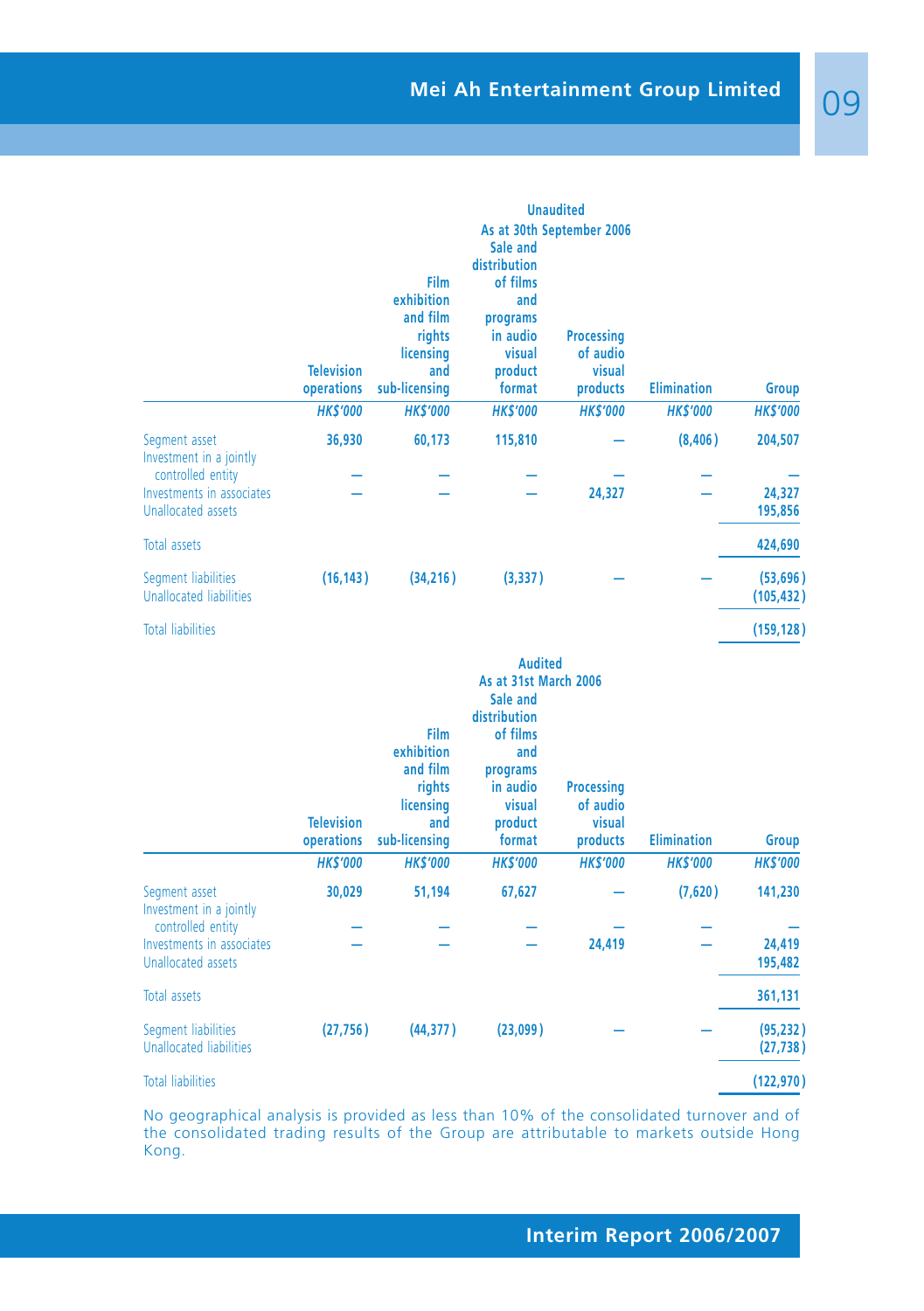## **5. Operating profit**

Operating profit is stated after crediting and charging the following:

|                                                                                                       | <b>Unaudited</b><br><b>Six months ended</b><br><b>30th September</b> |                           |  |
|-------------------------------------------------------------------------------------------------------|----------------------------------------------------------------------|---------------------------|--|
|                                                                                                       | 2006                                                                 | 2005                      |  |
|                                                                                                       | <b>HK\$'000</b>                                                      | HK\$'000                  |  |
| Crediting                                                                                             |                                                                      |                           |  |
| Dividend income from available-for-sale<br>financial assets<br>Gain on disposal of available-for-sale | 60                                                                   | 71                        |  |
| financial assets                                                                                      | 264                                                                  |                           |  |
| Charging                                                                                              |                                                                      |                           |  |
| Amortisation of film rights<br>Depreciation of fixed assets<br>Cost of goods sold                     | 19,580<br>2,362<br>6,143                                             | 29,829<br>2,321<br>23,117 |  |

#### **6. Staff costs**

|                                                                  | <b>Unaudited</b><br>Six months ended<br><b>30th September</b> |              |
|------------------------------------------------------------------|---------------------------------------------------------------|--------------|
|                                                                  | 2006                                                          | 2005         |
|                                                                  | <b>HK\$'000</b>                                               | HK\$'000     |
| Wages and salaries<br>Pension costs - defined contribution plans | 6,272<br>174                                                  | 4,788<br>131 |
|                                                                  | 6,446                                                         | 4.919        |

#### **7. Taxation**

No provision for Hong Kong profits tax and overseas taxation has been made for the period as the Group has available tax losses brought forward from prior years.

The Group's jointly controlled entity in the People's Republic of China ("PRC") did not have any assessable income for the year for the PRC tax purposes and accordingly no provision for PRC tax has been made in the condensed financial information.

# **Interim Report 2006/2007**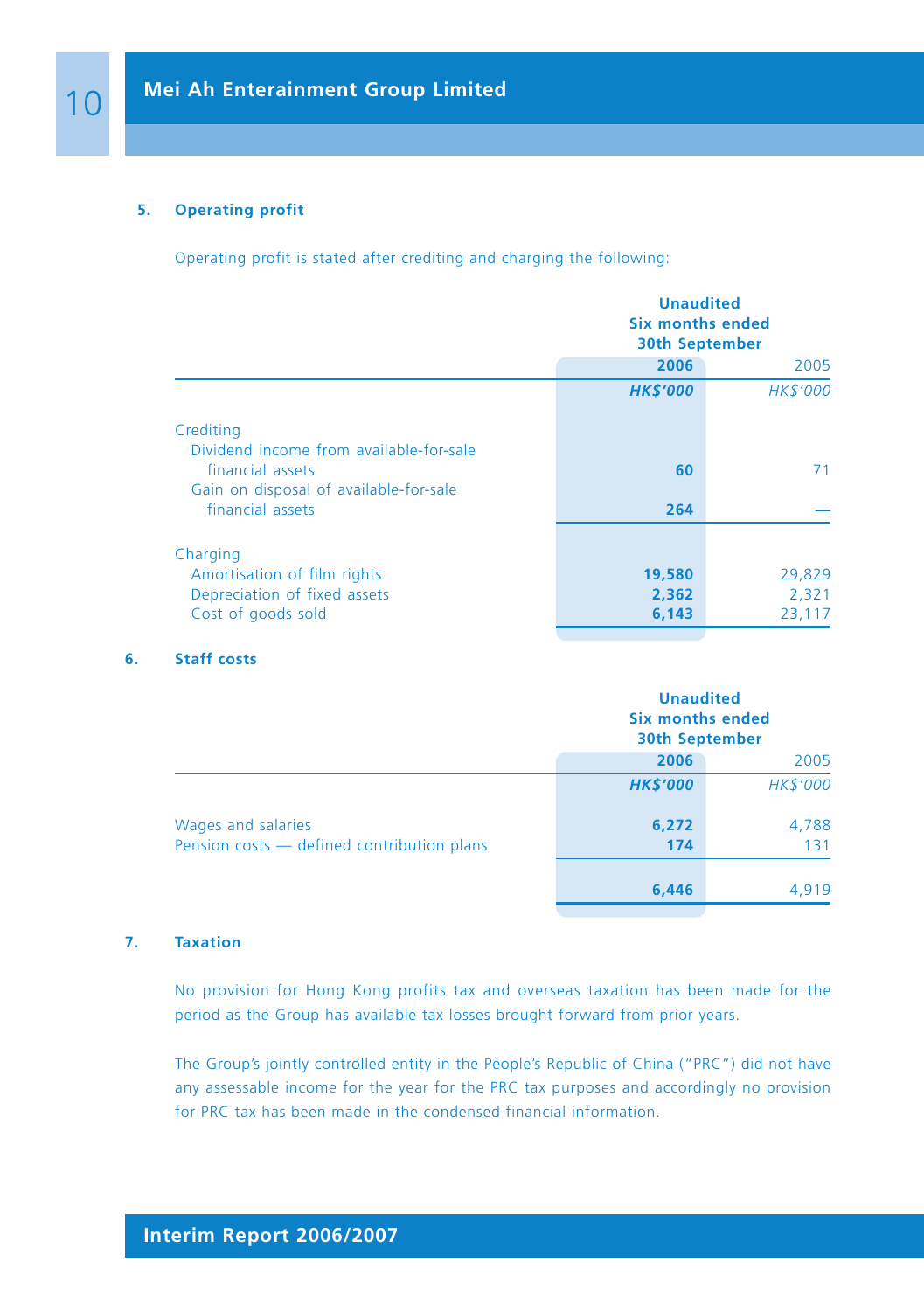#### **8. Earnings per share**

The calculation of basic earnings per share is based on the Group's profit attributable to equity holders of the Company of HK\$11,281,000 (2005: HK\$10,121,000) and on the weighted average of 819,874,317 (2005: 771,000,000) ordinary shares in issue during the period.

Diluted earnings per share is calculated adjusting the weighted average number of ordinary shares outstanding to assume conversion of the convertible notes *(note 13)* based on initial conversion price of HK\$0.44 per share, and net profit is adjusted to eliminate the interest and transaction expenses less the tax effect.

|                                                                    | <b>Unaudited</b>  |
|--------------------------------------------------------------------|-------------------|
|                                                                    | <b>Six months</b> |
|                                                                    | ended 30th        |
|                                                                    | <b>September</b>  |
|                                                                    | 2006              |
|                                                                    | <b>HK\$'000</b>   |
| Profit attributable to equity holders of the Company               | 11,281            |
| Interest and transaction expenses (net of tax)                     | 875               |
| Profit used to determine diluted earnings per share                | 12,156            |
| Weighted average number of ordinary shares in issue (thousands)    | 819,874           |
| Adjustment for assumed conversion of convertible notes (thousands) | 63,338            |
| Weighted average number of ordinary shares for diluted earning     |                   |
| per share (thousands)                                              | 883,212           |
| Diluted earnings per share (HK cents per share)                    | 1.38              |
|                                                                    |                   |

Diluted earnings per share was not disclosed for the six months ended 30th September 2005 as there were no dilutive potential ordinary shares as at 30th September 2005.

#### **9. Dividends**

Final dividend for the year ended 31st March 2006 of HK\$0.0035 (2005: Nil) per share totally HK\$2,881,000 (2005: Nil) was paid in September 2006.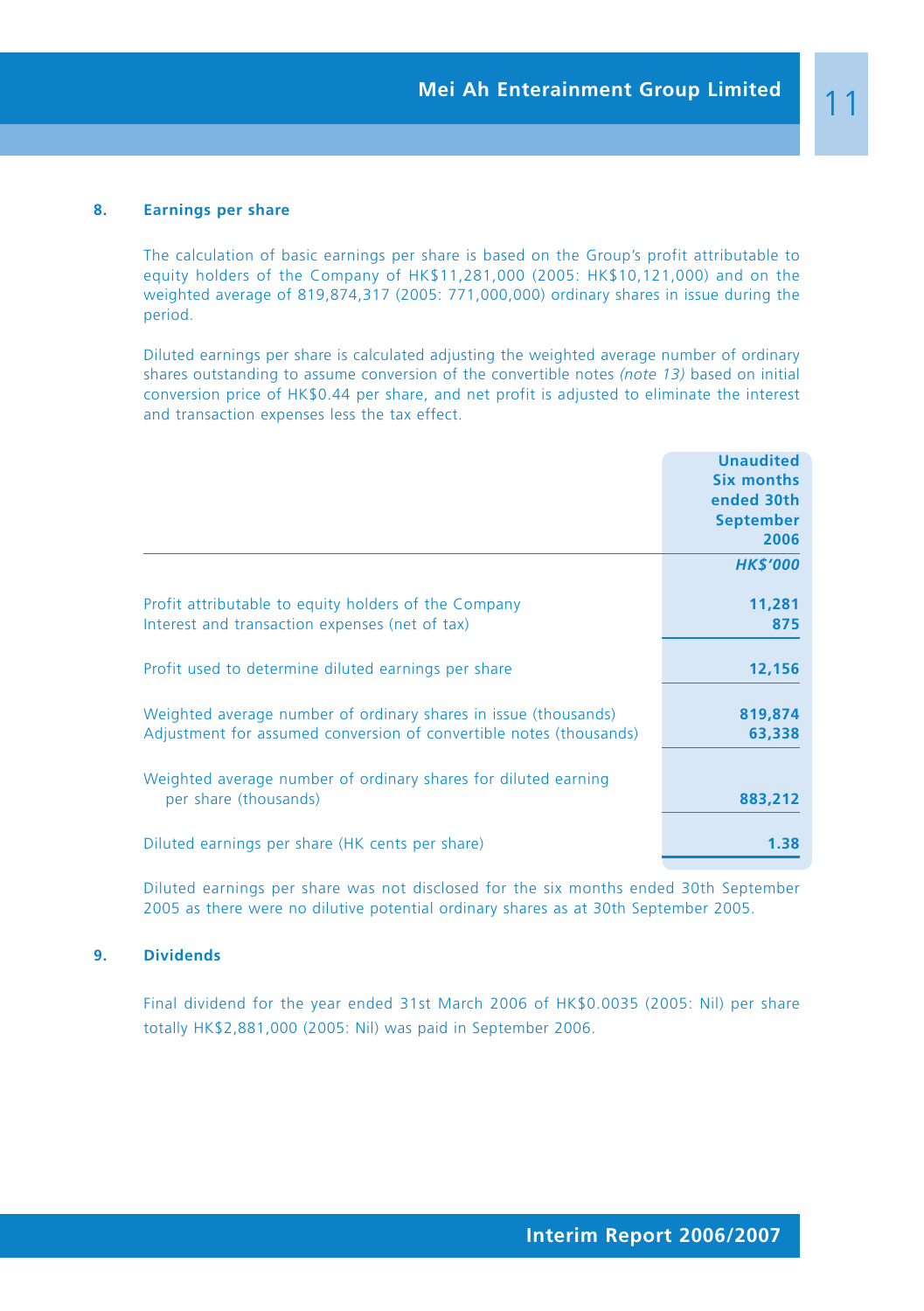#### **10. Trade and other receivables**

|                                                                      | <b>Unaudited</b>      | Audited          |
|----------------------------------------------------------------------|-----------------------|------------------|
|                                                                      | <b>30th September</b> | 31st March       |
|                                                                      | 2006                  | 2006             |
|                                                                      | <b>HK\$'000</b>       | HK\$'000         |
| Trade receivables                                                    | 28,642                | 27,467           |
| Less: provision for impairment of receivables                        | (3,814)               | (3,814)          |
| Trade receivables-net<br>Prepayments, deposits and other receivables | 24,828<br>45,627      | 23,653<br>30,872 |
|                                                                      | 70,455                | 54,525           |
| Less: non-current portion of                                         |                       |                  |
| - trade receivables                                                  | (14, 789)             | (16, 190)        |
| - prepayments, deposits and other receivables                        | (15, 945)             | (13, 793)        |
|                                                                      | (30, 734)             | (29, 983)        |
|                                                                      | 39,721                | 24,542           |

The ageing analysis of trade receivables is as follows:

|                     | <b>Unaudited</b>      | Audited    |
|---------------------|-----------------------|------------|
|                     | <b>30th September</b> | 31st March |
|                     | 2006                  | 2006       |
|                     | <b>HK\$'000</b>       | HK\$'000   |
|                     |                       |            |
| Current to 3 months | 4,468                 | 7,190      |
| 4 to 6 months       | 4,040                 | 3,255      |
| Over 6 months       | 20,134                | 17,022     |
|                     |                       |            |
|                     | 28,642                | 27,467     |

The Group's credit terms to trade receivables generally ranges from 7 to 90 days. Credit terms for certain customers may be extended to over 12 months, after careful consideration of the credit history, credit standing or security in place for these customers. Balances with credit terms of more than 12 months are classified and presented in the consolidated balance sheet under the non-current portion of the receivables.

# **Interim Report 2006/2007**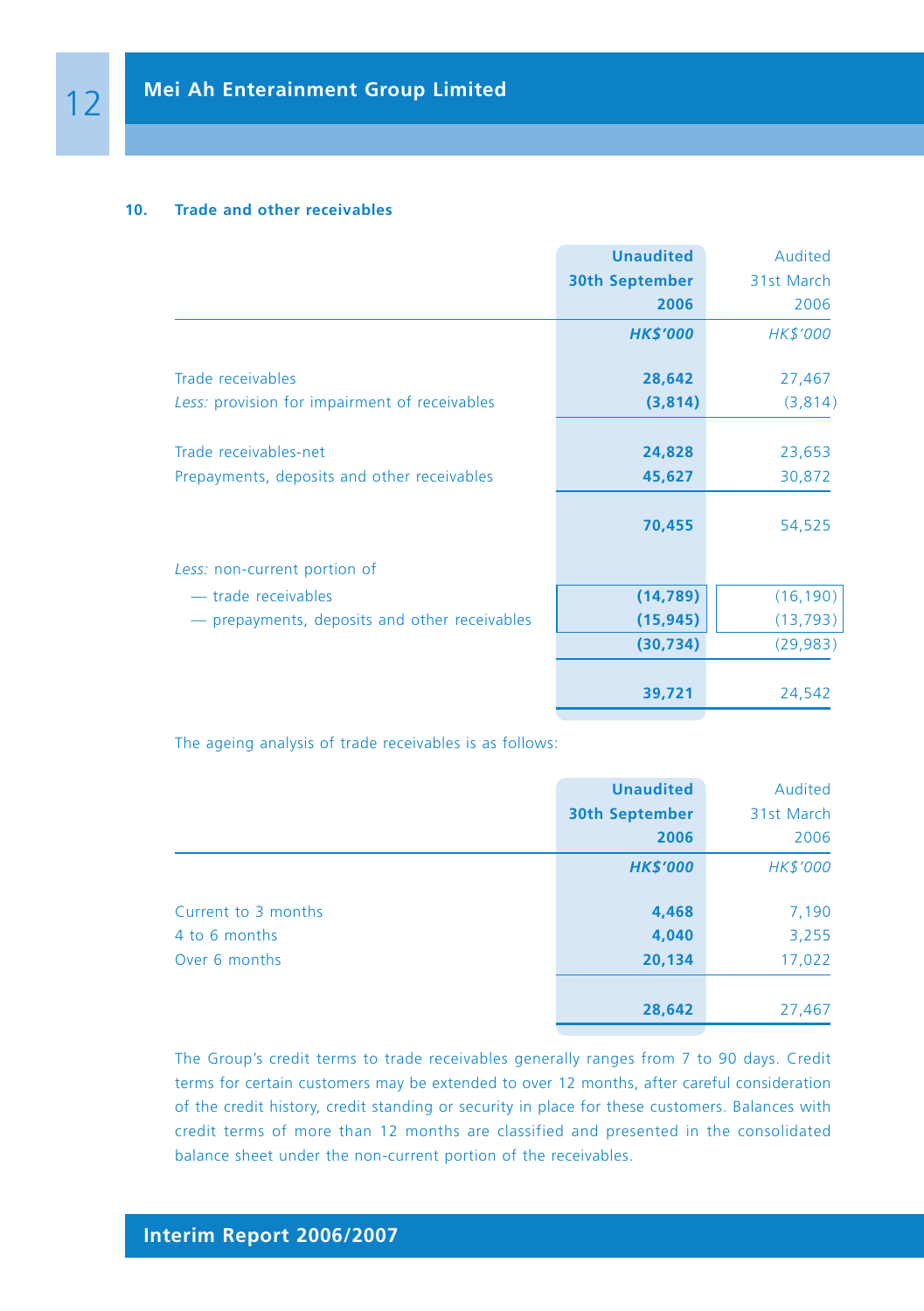# **11. Trade payables**

The ageing analysis of trade payables is as follows:

|                     | <b>Unaudited</b>      | Audited    |
|---------------------|-----------------------|------------|
|                     | <b>30th September</b> | 31st March |
|                     | 2006                  | 2006       |
|                     | <b>HK\$'000</b>       | HK\$'000   |
|                     |                       |            |
| Current to 3 months | 4,355                 | 5,817      |
| 4 to 6 months       | 1,197                 | 678        |
| Over 6 months       | 1,708                 | 2,393      |
|                     |                       |            |
|                     | 7,260                 | 8,888      |

# **12. Borrowings and obligations under finance leases**

|                                                     | <b>Unaudited</b>      | Audited    |
|-----------------------------------------------------|-----------------------|------------|
|                                                     | <b>30th September</b> | 31st March |
|                                                     | 2006                  | 2006       |
|                                                     | <b>HK\$'000</b>       | HK\$'000   |
| <b>Bank overdrafts-secured</b><br><b>Bank loans</b> |                       | 10,562     |
| - secured                                           |                       | 27,997     |
| - unsecured                                         |                       | 2,800      |
|                                                     |                       | 41,359     |
| Obligations under finance leases                    | 251                   | 339        |
|                                                     |                       |            |
|                                                     | 251                   | 41,698     |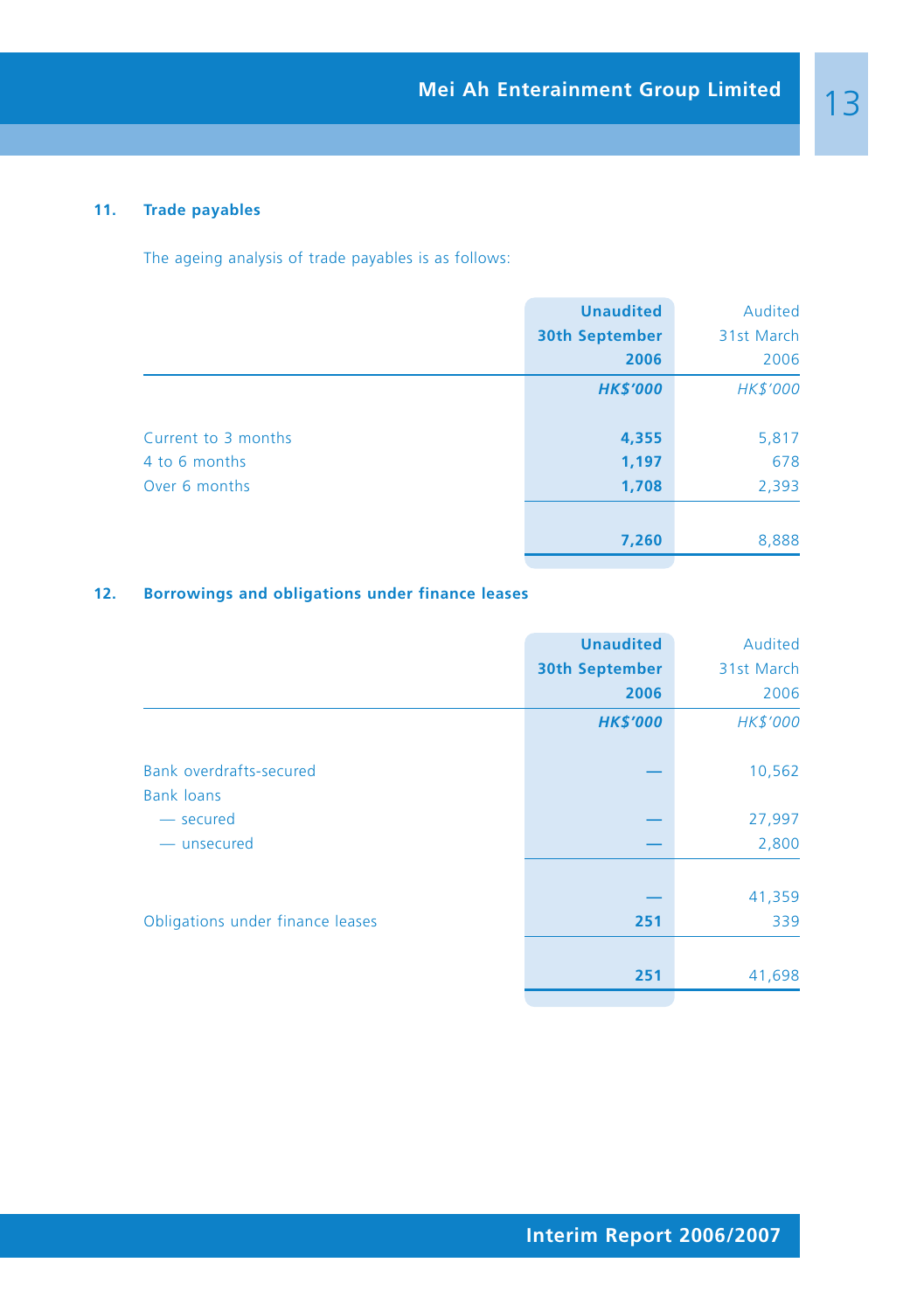(a) All of the borrowings were repaid during the period. Borrowings as at 31st March 2006 were repayable in the following periods:

|                            | <b>Unaudited</b>      | Audited    |
|----------------------------|-----------------------|------------|
|                            | <b>30th September</b> | 31st March |
|                            | 2006                  | 2006       |
|                            | <b>HK\$'000</b>       | HK\$'000   |
| Within one year            |                       | 26,147     |
| In the second year         |                       | 5,338      |
| In the third to fifth year |                       | 8,075      |
| After the fifth year       |                       | 1,799      |
|                            |                       | 15,212     |
|                            |                       | 41,359     |

(b) Obligations under finance leases are repayable in the following periods:

|                                                                  | <b>Unaudited</b>      | Audited    |
|------------------------------------------------------------------|-----------------------|------------|
|                                                                  | <b>30th September</b> | 31st March |
|                                                                  | 2006                  | 2006       |
|                                                                  | <b>HK\$'000</b>       | HK\$'000   |
| Within one year                                                  | 150                   | 171        |
| In the second year                                               | 122                   | 147        |
| In the third to fifth year                                       |                       | 50         |
|                                                                  | 272                   | 368        |
| Future finance charges on finance leases                         | (21)                  | (29)       |
| Present value of finance lease liabilities                       | 251                   | 339        |
| The present value of finance lease<br>liabilities is as follows: |                       |            |
| Within one year                                                  | 138                   | 157        |
| In the second year                                               | 113                   | 136        |
| In the third to fifth year                                       |                       | 46         |
|                                                                  | 113                   | 182        |
|                                                                  | 251                   | 339        |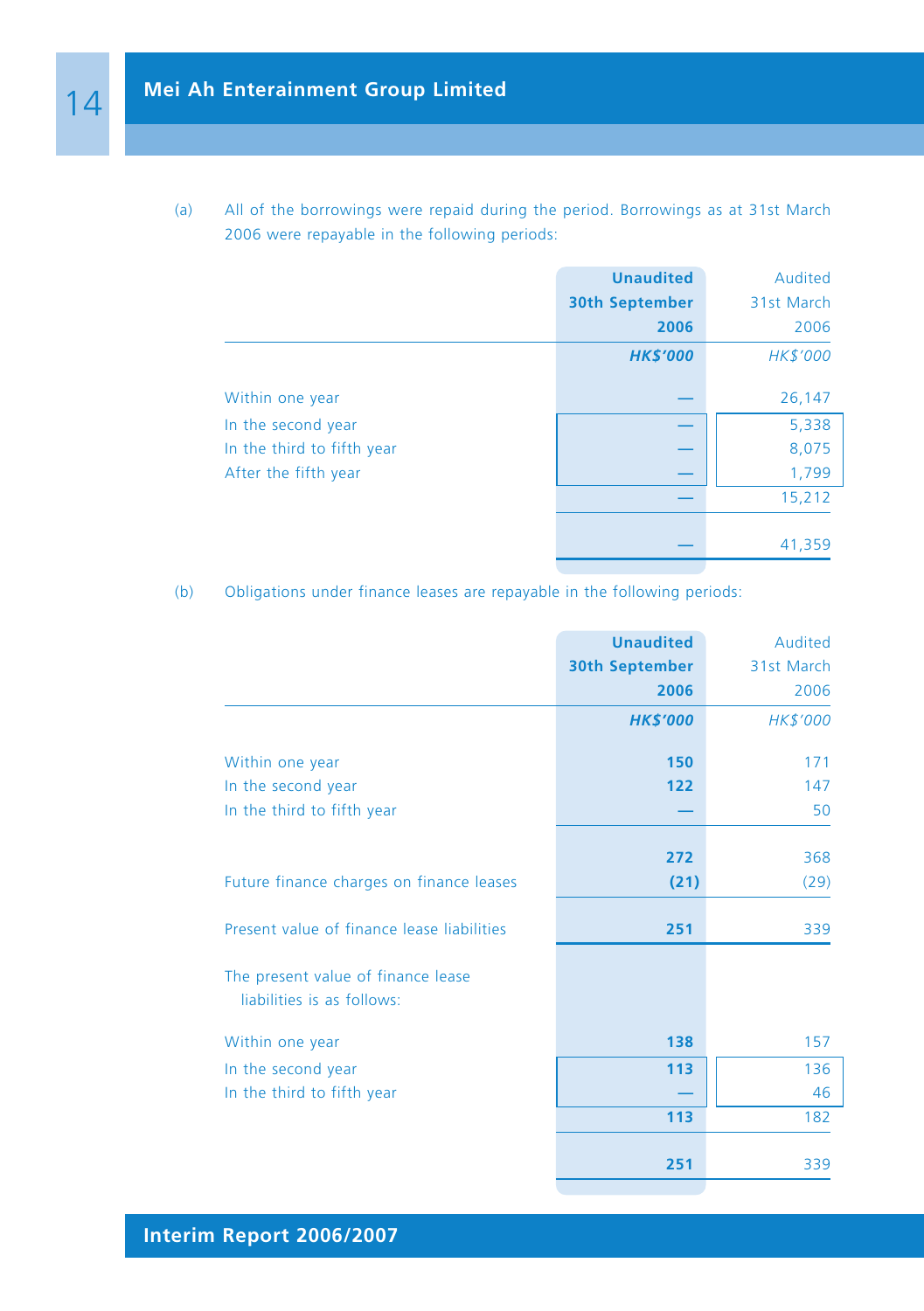#### **13. Convertible notes**

On 28th June 2006, the Company entered into three note subscription agreements with Hanny Holdings Limited and two other note subscribers, both being investment funds managed by the same investment manager, in relation to the subscription of convertible notes (the "Notes") in an aggregate principal amount of HK\$100 million. The initial conversion price, which is subject to anti-dilution adjustments in certain events and a reset mechanism as set out in the note subscription agreements, is HK\$0.44 per share. Upon full conversion of the Notes at the initial conversion price, an aggregate of 227,272,726 new ordinary shares of the Company will be issued and allotted to the holders of the Notes. The interest rate of the Notes is 4% per annum and payable semi-annually. The Notes will be matured at the third anniversary from the issue date. Other terms and conditions of the note subscription agreements are set out in the Company's announcement dated 29th June 2006 and circular dated 19th July 2006. The subscription agreements were completed and the Notes were issued on 11th August 2006.

The value of the liability component and the equity conversion component were determined at issuance of the Notes. The fair value of the liability component was calculated using a market interest rate for an equivalent non-convertible borrowing. The residual amount, representing the value of the equity conversion component, is included in shareholders' equity in reserves.

The Notes recognized in the balance sheet is calculated as follows:

|                                                                                                                  | <b>Unaudited</b><br><b>30th September</b><br>2006 |
|------------------------------------------------------------------------------------------------------------------|---------------------------------------------------|
|                                                                                                                  | <b>HK\$'000</b>                                   |
| Fair value of the Notes issued on 11th August 2006<br>Transaction costs in relation to the issuance of the Notes | 100,000<br>(1,999)                                |
| Equity component                                                                                                 | 98,001<br>(3,050)                                 |
| Liability component on initial recognition at 11th August 2006<br>Interest expenses<br><b>Transaction costs</b>  | 94,951<br>961<br>99                               |
| Liability component at 30th September 2006                                                                       | 96,011                                            |

The fair value of the liability component of the Notes at issuance amounted to HK\$96,888,000. The fair value is calculated using cash flow discounted at a rate based on the borrowing rate of 7%.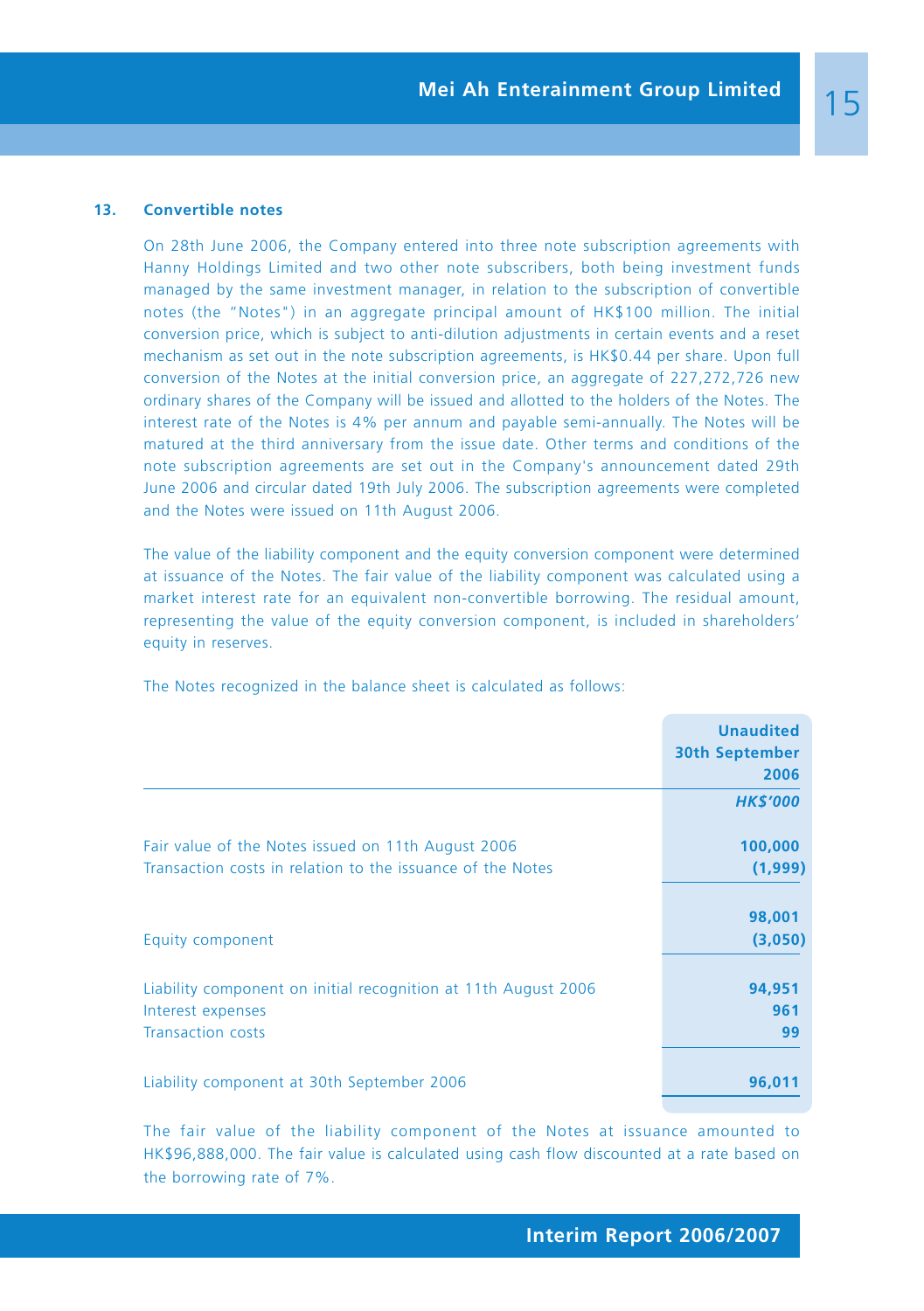#### **14. Share capital**

| <b>Number of</b>               |                  |           |                        |          |
|--------------------------------|------------------|-----------|------------------------|----------|
|                                | ordinary shares  |           | <b>Ordinary shares</b> |          |
|                                | <b>Unaudited</b> | Audited   | <b>Unaudited</b>       | Audited  |
|                                | 30th             | 31st      | 30th                   | 31st     |
|                                | <b>September</b> | March     | <b>September</b>       | March    |
|                                | 2006             | 2006      | 2006                   | 2006     |
|                                | '000             | '000      | <b>HK\$'000</b>        | HK\$'000 |
| Authorised                     | 3,000,000        | 3,000,000 | 300,000                | 300,000  |
| Issued and fully paid          |                  |           |                        |          |
| At the beginning of the period | 771,000          | 771,000   | 77,100                 | 77,100   |
| <b>Issue of shares</b>         | 52,000           |           | 5,200                  |          |
|                                |                  |           |                        |          |
| At the end of the period       | 823,000          | 771,000   | 82,300                 | 77,100   |
|                                |                  |           |                        |          |

On 20th March 2006, the Company entered into a placing agreement with IDG-Accel China Growth Fund L.P., IDG-Accel China Growth Fund-A L.P. and IDG-Accel China Investors L.P. (collectively the "Placees"), pursuant to which the Company has conditionally agreed to place 52,000,000 placing shares to the Placees at a price of HK\$0.315 per placing share. On 12th April 2006, the placing agreement was completed and the said shares were alloted to the Placees.

#### **15. Contingent liabilities**

At 30th September 2006, the Company had contingent liabilities of guarantees given to banks in respect of banking facilities granted to subsidiaries to the extent of approximately HK\$23,794,000 (31st March 2006: HK\$64,375,000).

#### **16. Commitments**

As at 30th September 2006, the Group had commitments contracted but not provided for in these financial information in respect of film production and licensing agreements amounting to approximately HK\$7,256,000 (31st March 2006: HK\$12,830,000).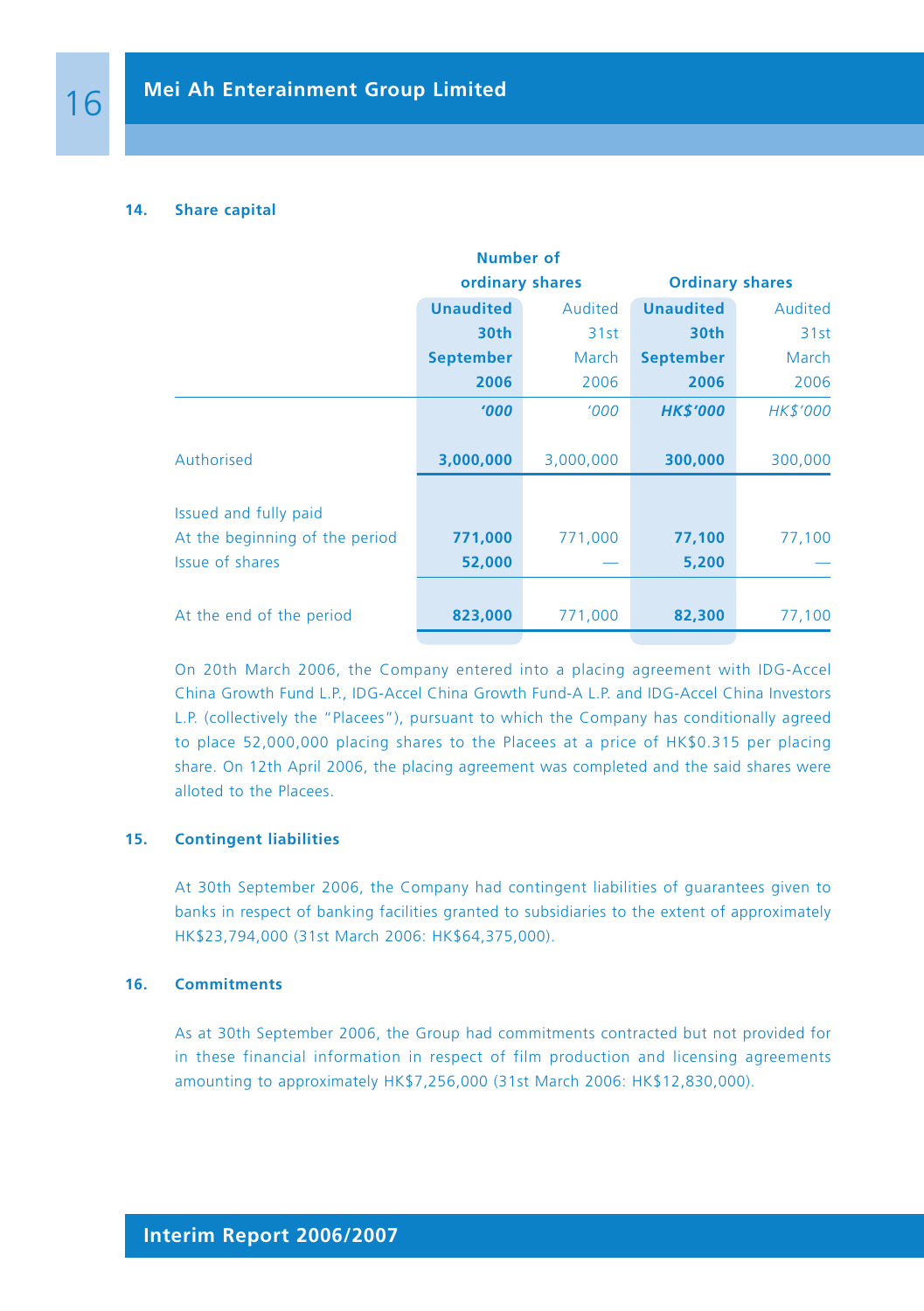#### **17. Related party transactions**

Significant related party transactions, which were carried out in the normal course of the Group's business are as follows:

|                                                                                          | <b>Unaudited</b><br><b>Six months ended</b><br><b>30th September</b> |          |
|------------------------------------------------------------------------------------------|----------------------------------------------------------------------|----------|
|                                                                                          |                                                                      |          |
|                                                                                          |                                                                      |          |
|                                                                                          | 2006                                                                 | 2005     |
|                                                                                          | <b>HK\$'000</b>                                                      | HK\$'000 |
| Replication fees paid to an associated company<br>Rental income and management fees from | 5,358                                                                | 10,067   |
| associated companies                                                                     | 702                                                                  | 2,413    |
| Commission paid to an associated company                                                 | 1,434                                                                | 2,060    |

The above transactions were conducted in the normal course of business and in accordance with the terms of the underlying agreements.

## **18. Events occurring after the balance sheet date**

On 17th November 2006, the Group entered into a subscription agreement (the "Subscription Agreement") to subscribe 150,000,000 new shares of BIG Media Group Limited ("BIG"), a company listed on the Growth Enterprise Market of the Stock Exchange of Hong Kong Limited, at a consideration of HK\$30,000,000. The Subscription Agreement is conditional upon certain conditions and immediately upon completion, the Group will hold approximately 46.15% of the issued share capital of BIG as enlarged under the Subscription Agreement and other subscription agreements. Details of the subscription has been set out in the Company's announcement dated 27th November 2006.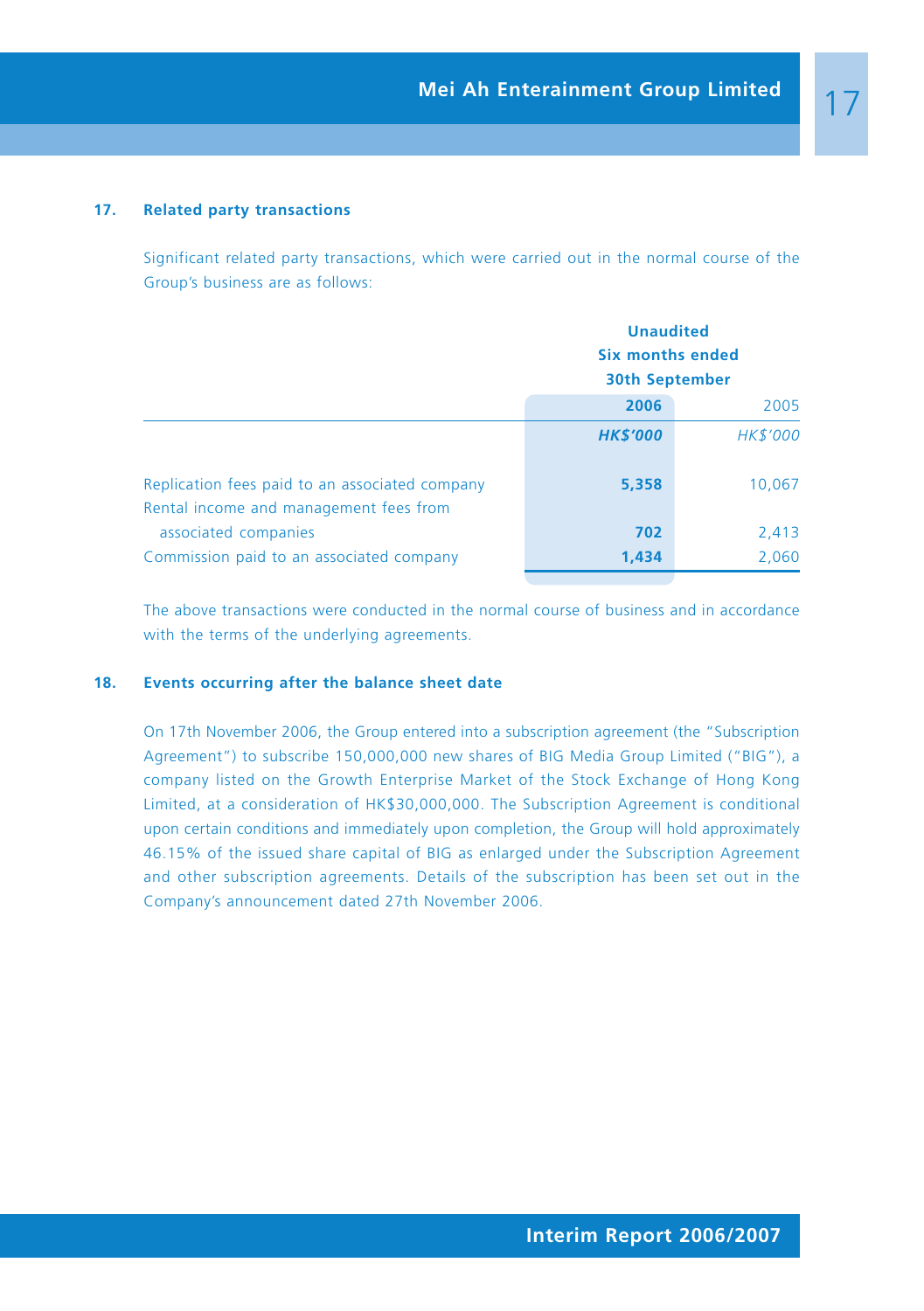## INTERIM DIVIDEND

The board does not recommend the payment of an interim dividend for the six months ended 30th September 2006 (2005: Nil).

# MANAGEMENT DISCUSSION AND ANALYSIS

During the six months ended 30th September 2006, the Group recorded an unaudited consolidated turnover of HK\$79,208,000 (2005: HK\$78,973,000), a slight increase compared with the same period last year. Profit attributable to equity holders of the Company was increased by 11% from HK\$10,121,000 to HK\$11,281,000.

The contribution of revenues from the Group's television segment was maintained at the level of approximately HK\$29 million, representing approximately 36% of the Group's turnover. Since the launch of its first broadcasting channel in 2001, which provides movies from the Group's film library and other programs from its business partners, the Group has continuously explored various sources of revenue streams from its television operations. As at 30th September 2006, the Group provided channels to now TV, i-Cable and Malaysia. The Group has also commenced to provide contents to a Japanese pay TV platform since May 2006. In November 2006, the Group also secured a contract to provide a movie channel to a TV platform in Singapore. In addition, contracts have also been secured with certain mobile phone operators to provide channel contents. Looking forward, the Group aims to provide channels to other Asian countries and secure advertising income from available air-time in those TV channels, and develop channels with increasing varieties.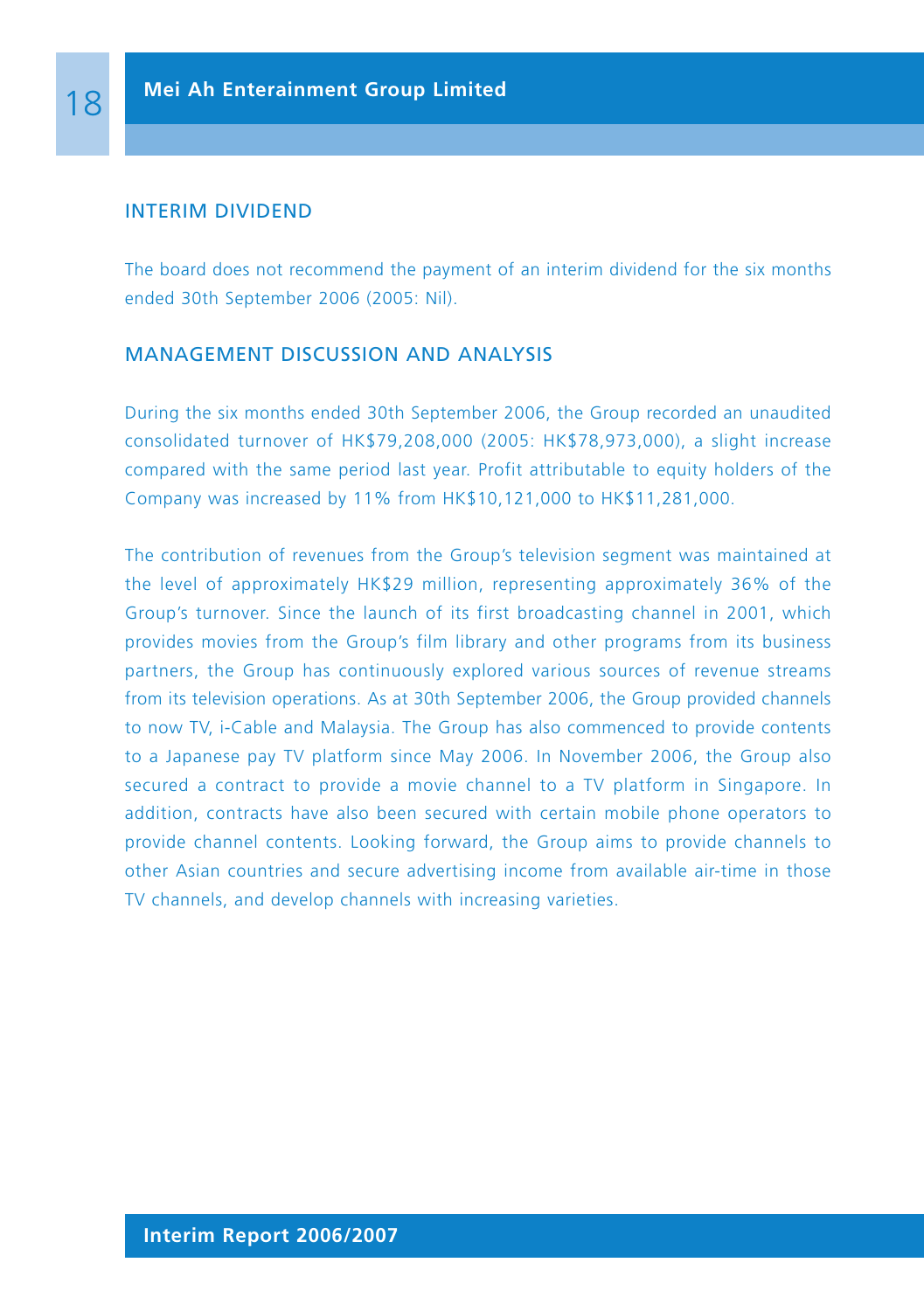The Group will continue to strengthen its film library through acquisition, own production and co-production. Equipped by the Group's film library and through the Group's experience and network in program sourcing, the Group is confident that it will continue to provide high quality and customised TV programs to its audiences. The Group also believes that its television segment has huge potential of growth and will continue to bring significant and increasing contribution to the Group. Following the increasing popularity of pay TV in Hong Kong and digitalisation plan of TV signal in Hong Kong and China which allows more broadcasting channels than the existing analogue system, the demand for TV channel contents is expected to increase significantly and the Group believes that it will receive fruitful and encouraging rewards from these new market opportunities and enjoy the prospectus of its television operations.

In order to support its content requirement, the Group has allocated an increased amount of resources in the production of films. During the six months ended 30th September 2006, "Marriage with a Fool", "Undercover Hidden Dragon", "Love Undercover 3" and "Men Suddenly in Black 2" were released by the Group. Turnover from the segment of film exhibition and film rights licensing and sub-licensing was increased by 40% from HK\$25,997,000 to HK\$36,438,000. All of these films received positive responses from the market. Looking forward, the Group will continue to invest and support in Hong Kong's film production industry and aims to produce high quality and popular films.

The revenues attributable to sale and distribution of films and programs in audio visual product format was dropped by 30% from HK\$26,311,000 to HK\$18,413,000, as a result of the Group's re-allocation of resources and the effect of the relevant industrial environment.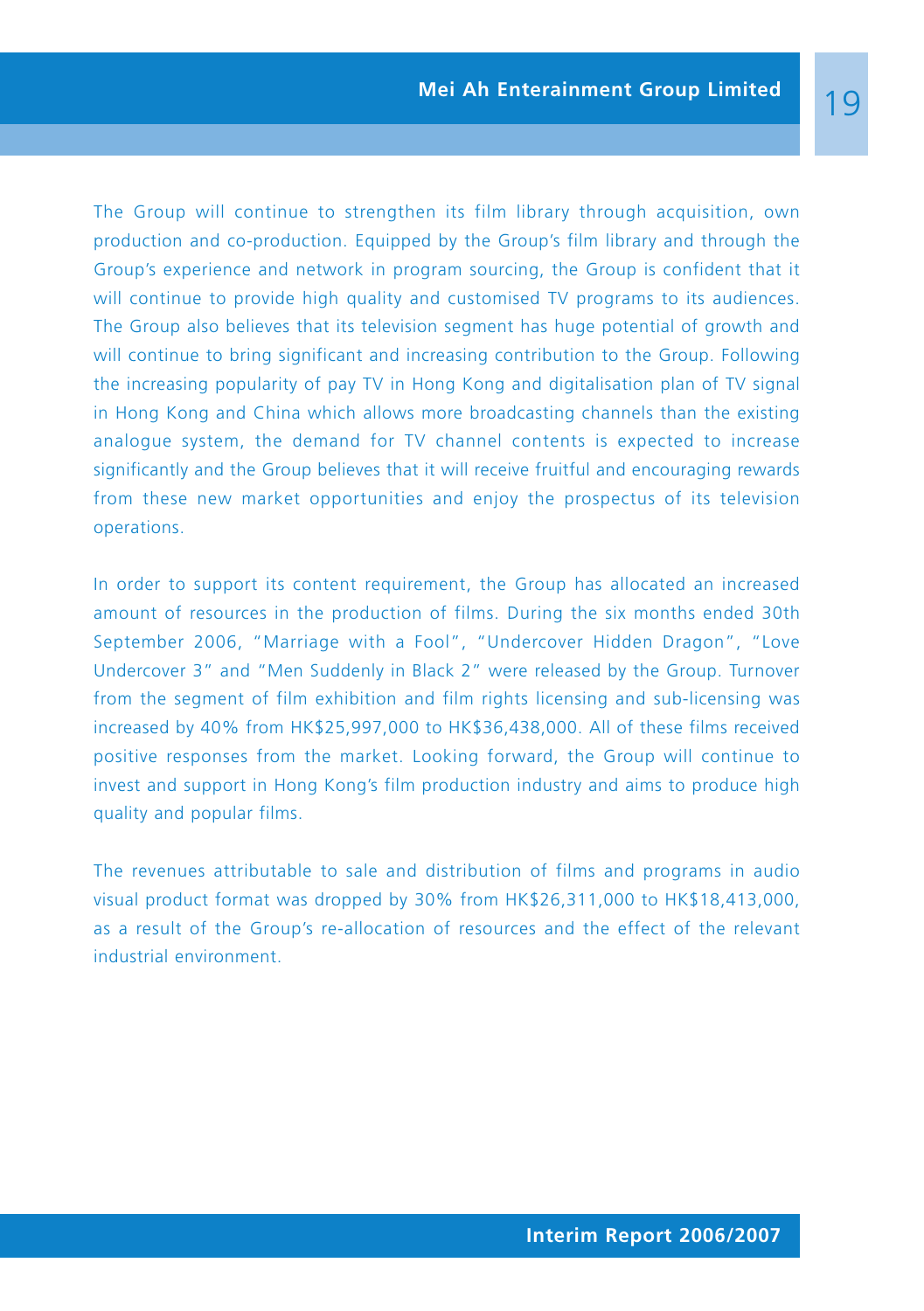The performance of the segment of video sales and distribution has been affected by the overall industrial climate. Fewer new titles were released during the period and the competition is still keen. Following the increasing popularity of copyright infringement behaviour such as downloading through internet, copying through rewritable disc drives and shops which offer rental of video discs to customers, the business of sale and distributions of video discs has become difficult. Nevertheless, the Group will continue to acquire customised and popular films and diversify its distribution channels in order to maintain its competitiveness.

To cope with the Group's business development and expansion, the Group has entered into certain fund raising activities during the period. In March 2006 the Company entered into placing agreements with funds managed by International Data Group, Inc. ("IDG"), a leading worldwide provide of information technology services to raise HK\$16.3 million for working capital. The agreement was completed and shares were allotted in April 2006. In June 2006 the Company also entered into agreements to issue convertible notes to three subscribers. The net proceeds from the issuance of convertible notes is approximately HK\$98 million. Certain of the proceeds were utilised in the repayment of bank borrowings and the remaining is proposed to be utilised in the acquisition of film titles, development of new media projects and enhancement of working capital. The Company believes that it will also be benefited from the broadened shareholders' base and its extended exposure to the global entertainment industry.

In November 2006, the Group entered into a subscription agreement (the "Subscription Agreement") to subscribe 150,000,000 new shares of BIG Media Group Limited ("BIG"), a company listed on the Growth Enterprise Market of the Stock Exchange of Hong Kong Limited, at a consideration of HK\$30,000,000. The Subscription Agreement is conditional upon certain conditions and immediately upon completion, BIG will become the Group's associated company and the Group can then strengthen its production arm through BIG's professional production team to support its content requirement in respect of the Group's television, licensing and distribution operations.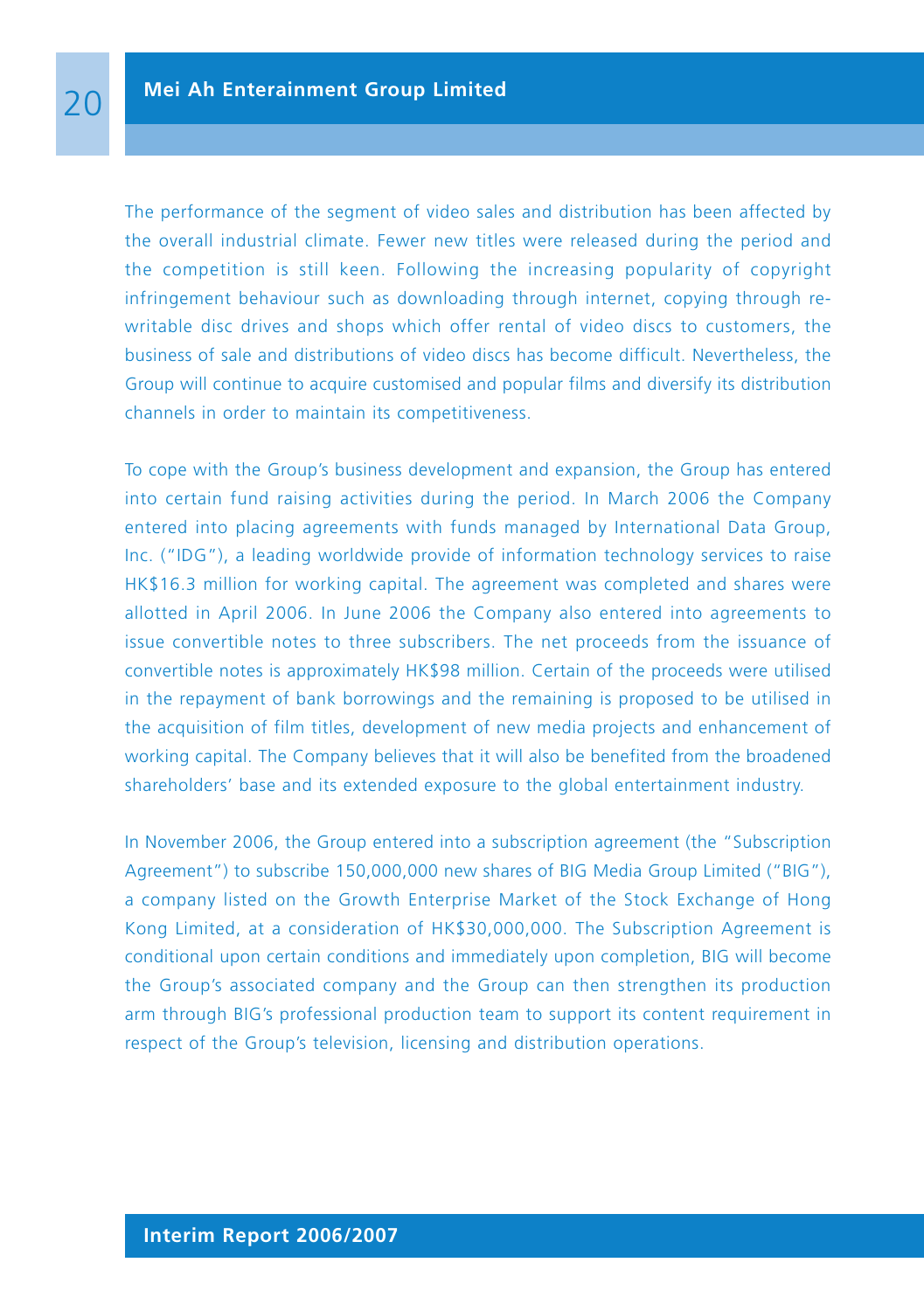Looking forward, the Group will exploit every opportunities to generate greatest returns for its shareholders and reward their long-term support.

## **Liquidity and financial resources**

At 30th September 2006, the Group has available banking facilities of approximately HK\$54 million, of which approximately HK\$1 million were utilised. Certain of the Group's deposits and properties with net book values of HK\$166 million were pledged to banks to secure banking facilities. The Group's gearing ratio of 36% as at 30th September 2006 was based on the total of convertible notes-liability component (with maturity of 3 years) and obligations under finance leases (of which HK\$138,000 and HK\$113,000 are repayable within one year and in the second year respectively) of HK\$96,262,000 and the shareholders' funds of approximately HK\$265,566,000. The Group's borrowings and bank balances are primarily denominated in Hong Kong dollars and the Group has no significant exposure to foreign currency fluctuations.

Details of the Group's contingent liabilities and commitments have been set out in notes 15 and 16 to the condensed consolidated financial information. The commitments will be financed by the Group's internal resources and banking facilities.

## **Employees**

At 30th September 2006, the Group employed 48 staff. Remuneration is reviewed periodically based on individual staff's performance. In addition to the basic salaries, staff benefits include discretionary bonus, medical insurance scheme and contributory provident fund. The Group also has a share option scheme whereby qualified employees may be granted options to acquire shares of the Company.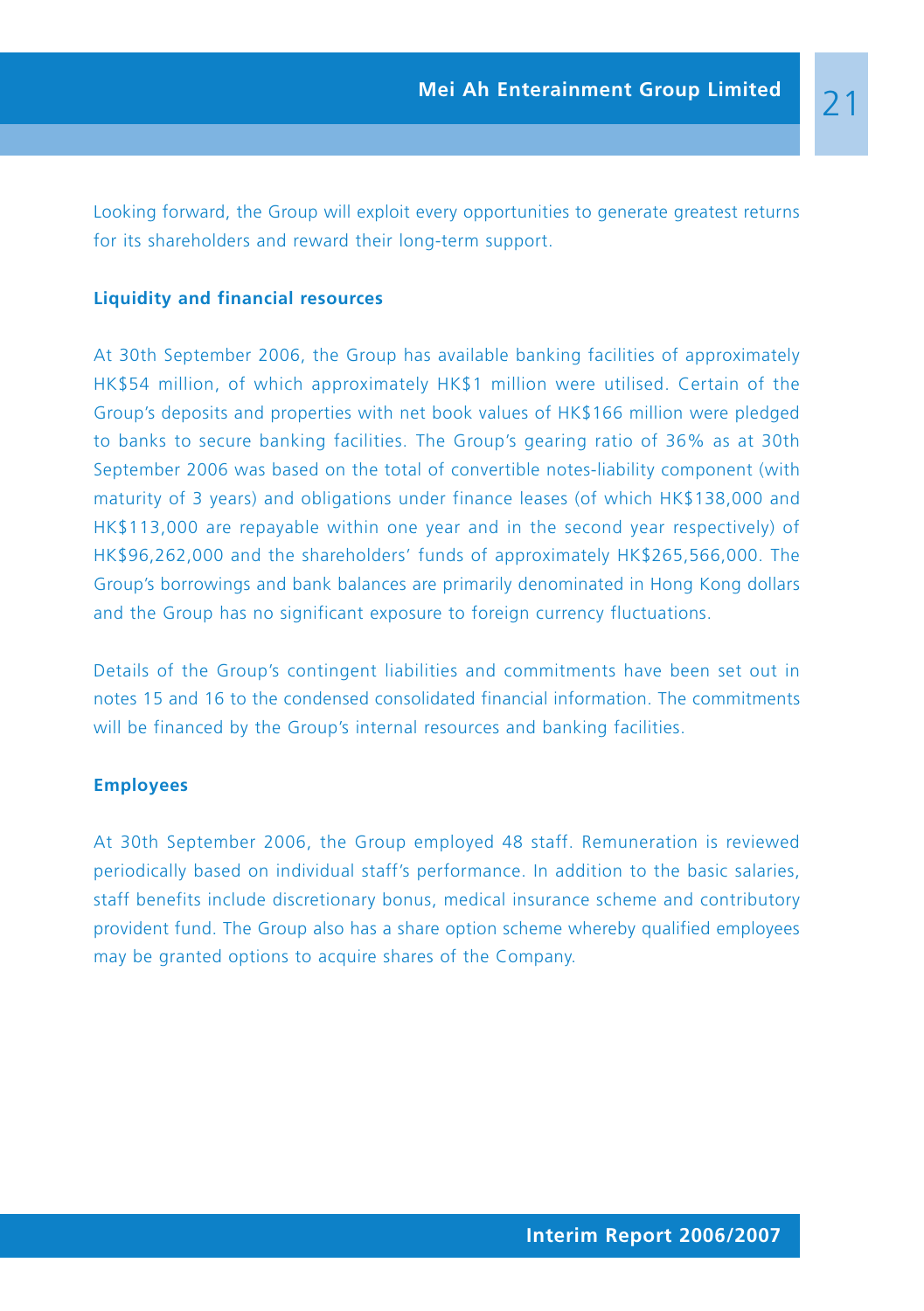#### **Share option scheme**

Details of the share option scheme approved by the shareholders of the Company at the annual general meeting on 30th August 2004 (the "Commencement Date") were disclosed in the Company's circular dated 5th August 2004 and the annual report for the year ended 31st March 2006.

No options has been granted under the share option scheme since its adoption.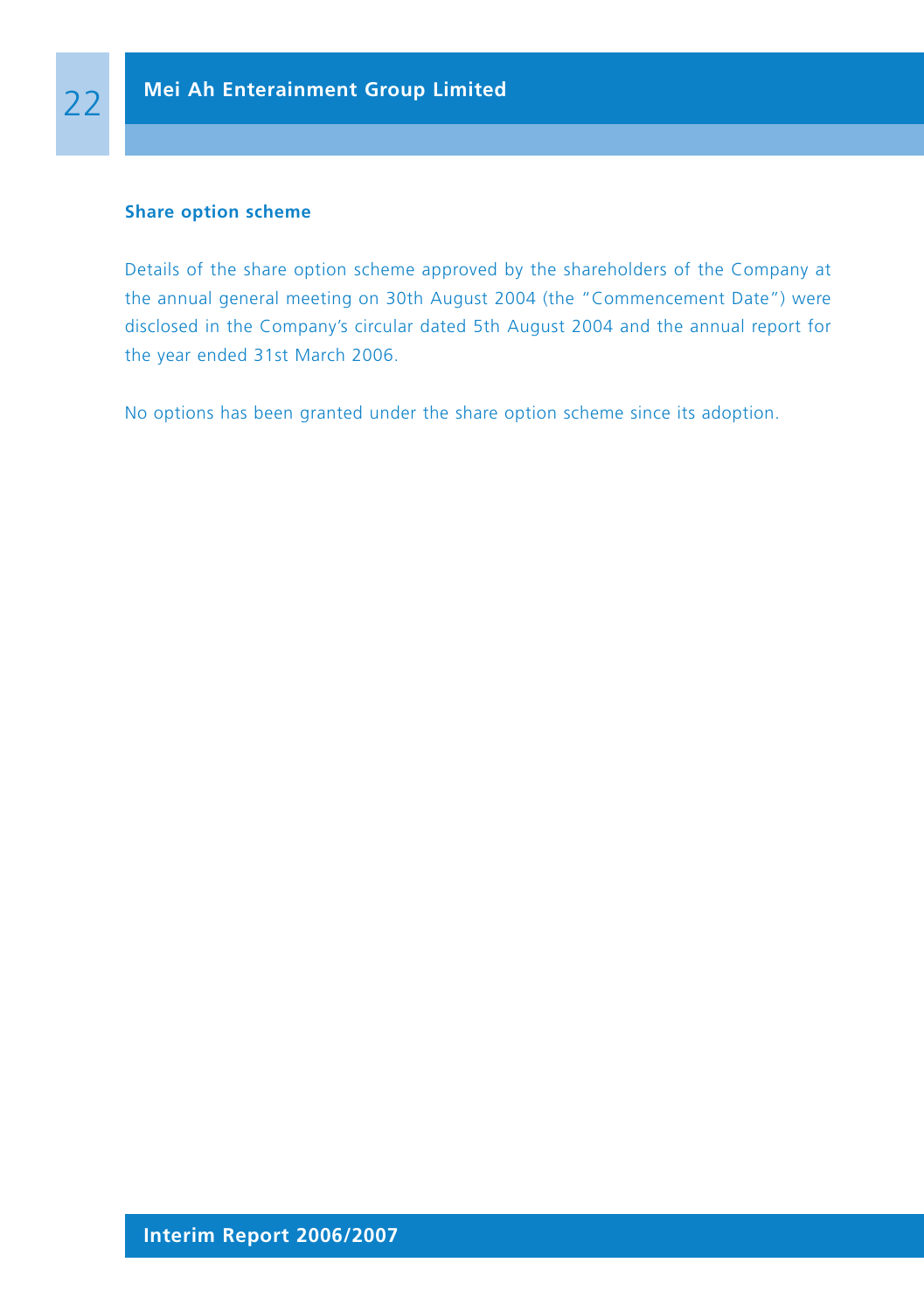# **Directors' and chief executives' interests and short positions in the shares, underlying shares and debentures of the Company or any Associated Corporation**

At 30th September 2006, the interests and short positions of each director and chief executive in the shares, underlying shares and debentures of the Company and its associated corporations (within the meaning of the Securities and Futures Ordinance ("SFO")), as recorded in the register maintained by the Company under Section 352 of the SFO or as notified to the Company were as follows:

## *(a) Ordinary shares of HK\$0.1 each in Mei Ah Entertainment Group Limited*

|                         | <b>Number of shares beneficially</b> | % of the<br>issued share                                |                               |                           |
|-------------------------|--------------------------------------|---------------------------------------------------------|-------------------------------|---------------------------|
| <b>Name of director</b> | Personal<br><i>interests</i>         | held-long position<br><b>Family</b><br><i>interests</i> | <b>Corporate</b><br>interests | capital of<br>the Company |
| Mr. LI Kuo Hsing        | 28,387,500                           | 37,968,750<br>Note (i)                                  | 414,039,510<br>Note (ii)      | 58.37                     |
| Mr. TONG Hing Chi       | 3.375.000                            |                                                         |                               | 0.41                      |
| Mr. CHAU Kei Leung      | 7,209,000                            |                                                         |                               | 0.88                      |
| Mr. CHAN Ngan Piu       | 2.025.000                            |                                                         |                               | 0.25                      |

#### *Notes:*

- (i) These shares are held by Ms. LI Pik Lin, the spouse of Mr. LI Kuo Hsing.
- (ii) These shares are held by Kuo Hsing Holdings Limited, a company beneficially controlled by Mr. LI Kuo Hsing.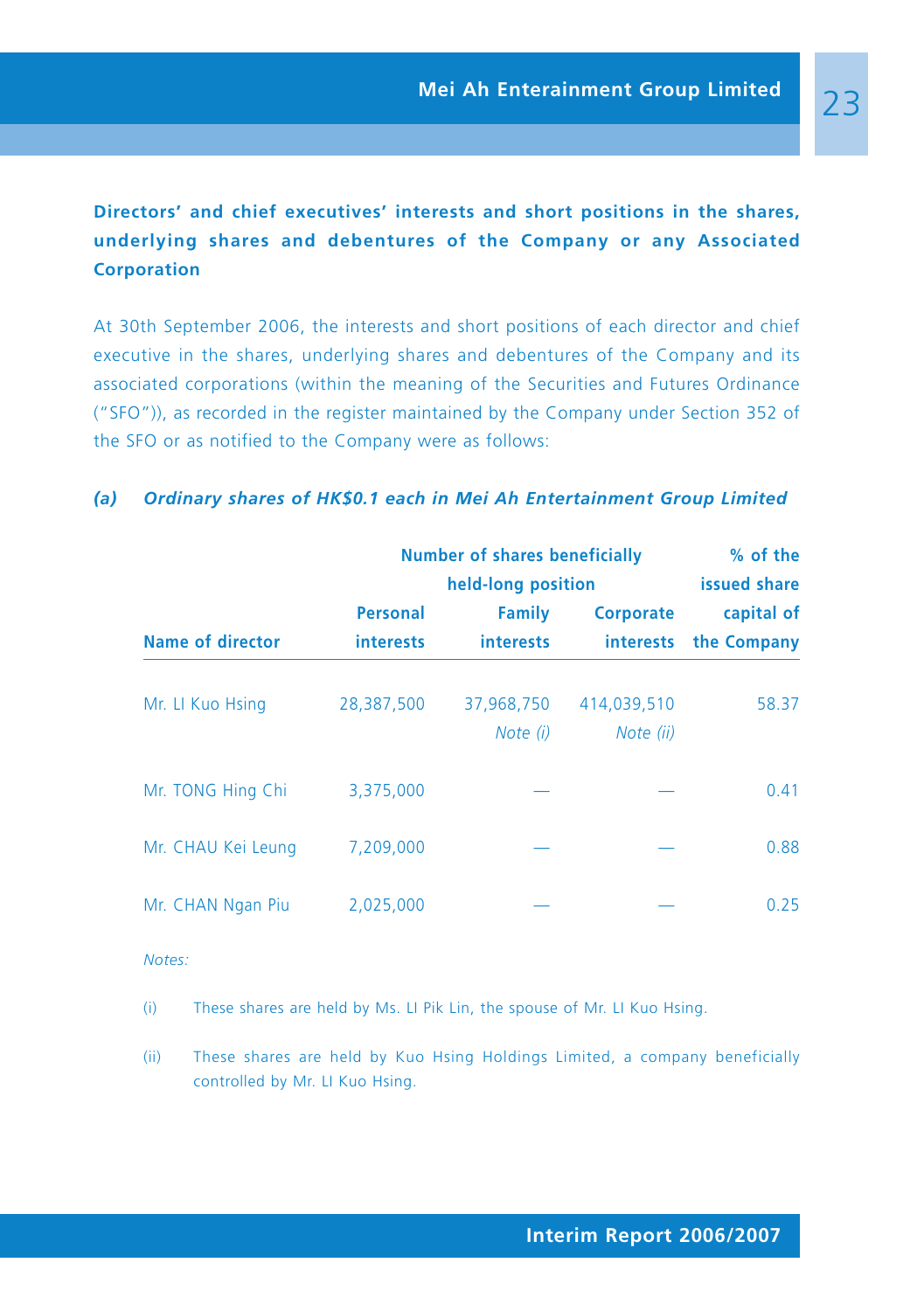## *(b) Interest in subsidiaries of the Company*

Mr. LI Kuo Hsing personally holds non-voting deferred shares of HK\$1 each in the following subsidiaries:

|                                         | No. of non-voting<br>deferred shares held |  |
|-----------------------------------------|-------------------------------------------|--|
| <b>Name</b>                             | <b>Personal interests</b>                 |  |
| Mei Ah Laser Disc Company Limited       | 100,000                                   |  |
| Mei Ah Video Production Company Limited | 10,000                                    |  |
| Mei Ah Investment Company Limited       | 500,000                                   |  |

With the exception of the interests disclosed above,

- (i) at no time during the period was the Company, its subsidiaries, its associated companies, or its holding company a party to any arrangement to enable the directors and chief executives of the Company to hold any interests or short positions in the shares or underlying shares in, or debentures of, the Company or its associated corporation; and
- (ii) at no time during the period, the directors and chief executives (including their spouse and children under 18 years of age) had any interest in or had been granted or exercised, any rights to subscribe for shares of the Company and its associated companies (within the meaning of the SFO).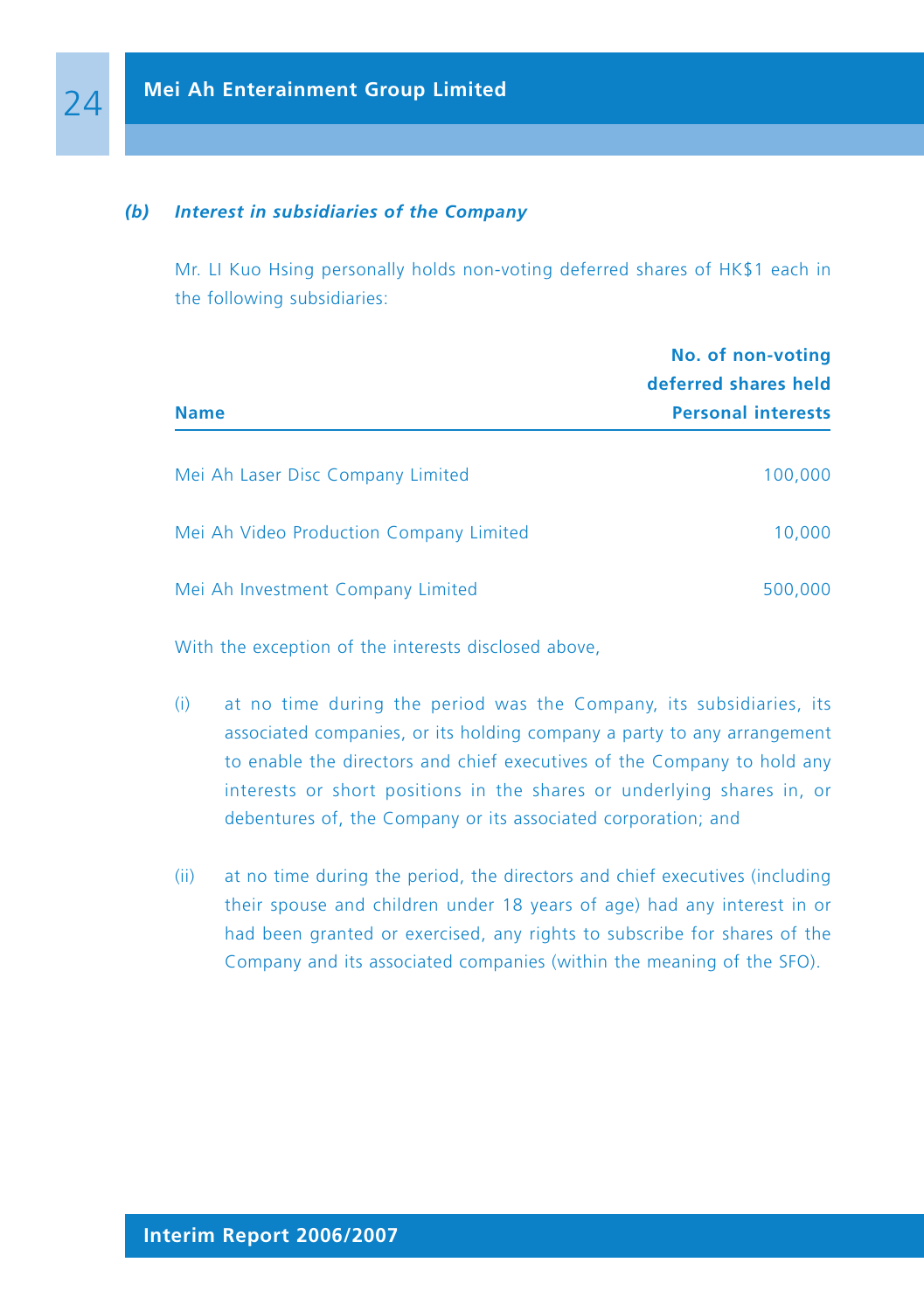#### **Substantial shareholders**

The register of substantial shareholders required to be kept under section 336 of Part XV of the SFO shows that as at 30th September 2006, the Company had been notified of the following substantial shareholders' interests and short positions, being 5% or more of the Company's issued share capital. These interests are in addition of those disclosed above in respect of the directors and chief executives.

# **Number of shares — Long position Interests of persons Corporate acting in Name interests concert Total** IDG-Accel China Growth Fund — A L.P. 8,190,000 43,810,000 52,000,000 IDG-Accel China Growth Fund — L.P. 40,076,400 11,923,600 52,000,000 IDG-Accel China Investors L.P. 3,733,600 48,266,400 52,000,000 IDG-Accel China Investors Associates Ltd. 52,000,000 — 52,000,000 IDG-Accel China Growth Fund Associates L.P. 52,000,000 — 52,000,000 IDG-Accel China Growth Fund GP Associates Ltd. 52,000,000 — 52,000,000 Zhou Quan 52,000,000 — 52,000,000 Mc Govern Patrick J. 52,000,000 — 52,000,000 Breyer Jim 52,000,000 — 52,000,000

## *(i) Interests in ordinary shares of HK\$0.1 each in the Company*

*Notes:*

- (a) The total long position interests in the above parties of 52,000,000 shares, representing 6.32% of the issued share capital of the Company, refer to the same parcel of shares.
- (b) IDG-Accel China Investors L.P. is 100% controlled by IDG-Accel China Investors Associates Ltd. which is in turn 100% controlled by Breyer Jim.
- (c) IDG-Accel China Growth Fund A L.P. and IDG-Accel China Growth Fund L.P. are 100% controlled by IDG-Accel China Growth Fund GP Associates Ltd.
- (d) IDG-Accel China Growth Fund GP Associates Ltd. is 50% controlled by each of Zhou Quan and Mc Govern Patrick J.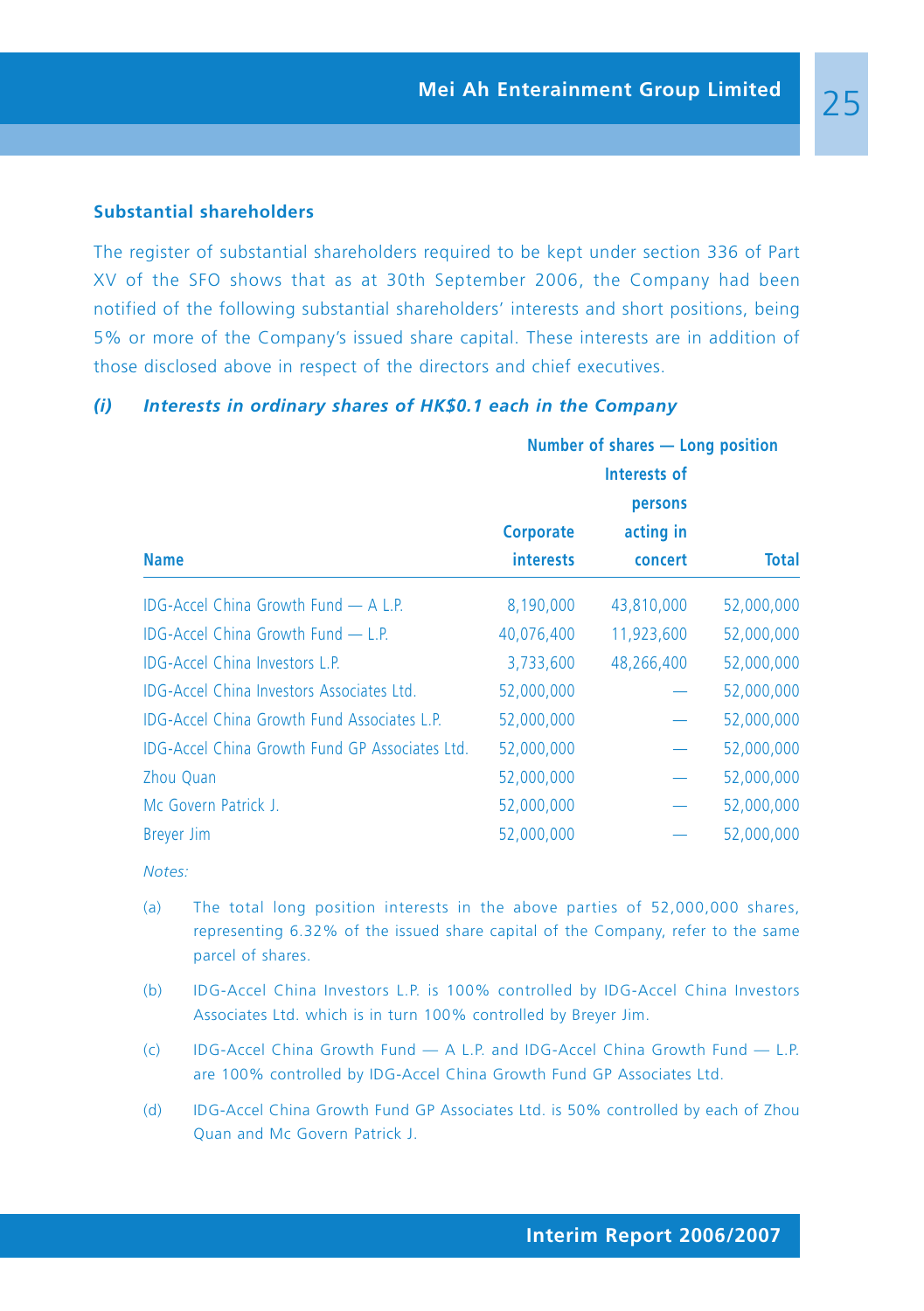#### *(ii) Derivative interests in ordinary shares of HK\$0.1 each in the Company*

| <b>Name</b>                       | <b>Number of shares-long position</b> |  |
|-----------------------------------|---------------------------------------|--|
| Whole Good Limited                | 113,636,363                           |  |
| Hanny Magnetics (B.V.I.) Limited  | 113,636,363                           |  |
| Hanny Holdings Limited            | 113,636,363                           |  |
| Highbridge Capital Management LLC | 113,636,364                           |  |
| Highbridge GP, Ltd                | 113,636,364                           |  |
| <b>Austin Michael</b>             | 113,636,364                           |  |
| <b>Harris Clive</b>               | 113,636,364                           |  |

*Notes:*

- (a) The long position interests of Whole Good Limited, Hanny Magnetics (B.V.I.) Limited and Hanny Holdings Limited, representing 13.81% of the issued share capital of the Company, refer to the same parcel of shares. Whole Good Limited is 100% controlled by Hanny Magnetics (B.V.I.) Limited, which is in turn 100% controlled by Hanny Holdings Limited.
- (b) The long position interests of Highbridge Capital Management LLC, Highbridge GP, Ltd, Austin Michael and Harris Clive, representing 13.81% of the issued share capital of the Company, refer to the same parcel of shares.
- (c) Highbridge Master L.P. and Highbridge Asia Opportunities Master L.P., which owns 71,136,364 (representing 8.64% of the issued share capital of the Company) and 42,500,000 (representing 5.17% of the issued share capital of the Company) derivative interests of shares respectively, are 100% controlled by Highbridge GP, Ltd.
- (d) Highbridge GP, Ltd is accustomed to act in the directions of Highbridge Capital Management LLC.
- (e) Highbridge GP, Ltd is 50% controlled by Austin Michael and Harris Clive respectively.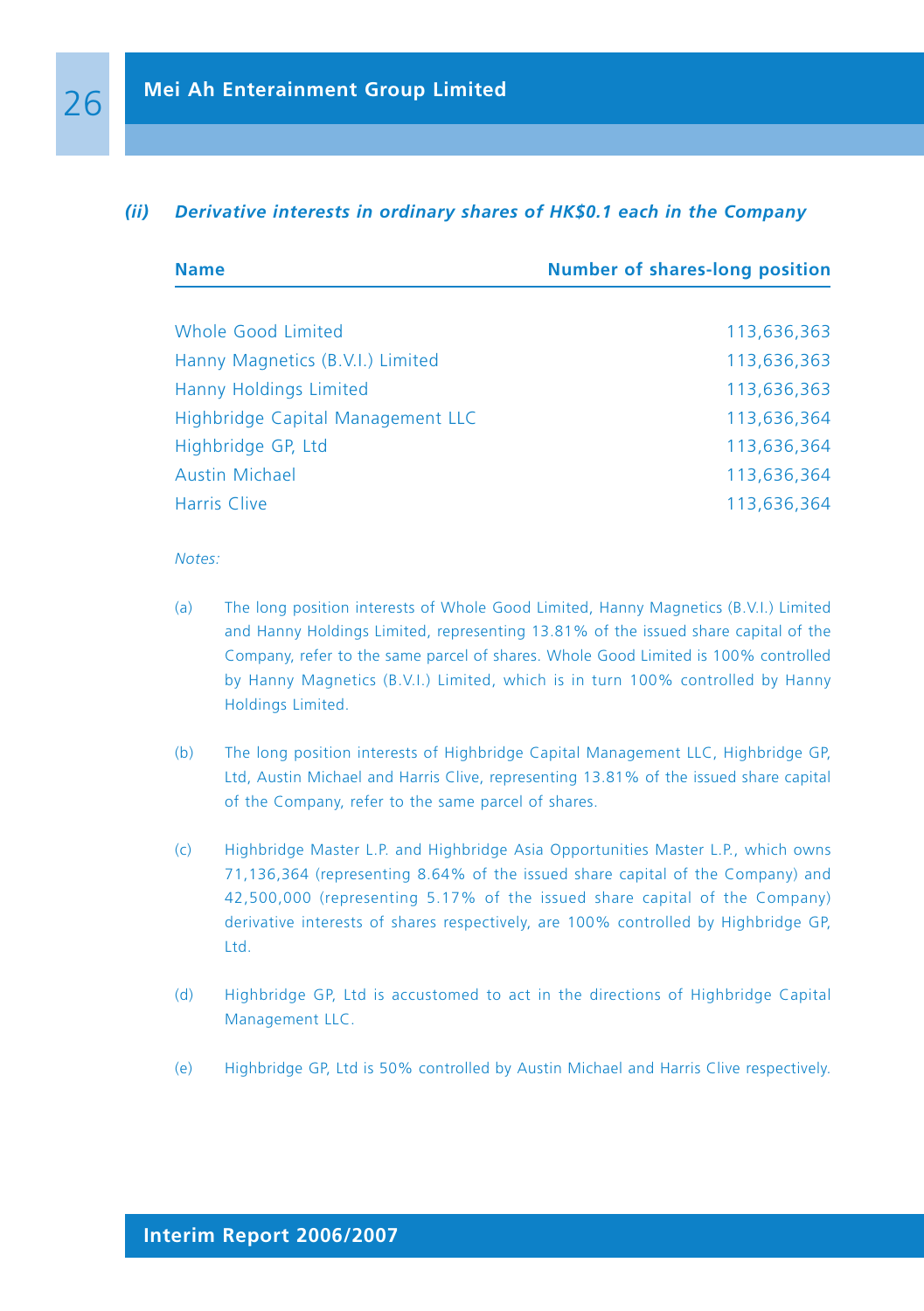#### **Pledge of shares by the controlling shareholder**

At 30th September 2006, 30,000,000 ordinary shares of the Company held by Kuo Hsing Holdings Limited, the controlling shareholder of the Company, were pledged to a bank as one of the securities to the general banking facilities to the Group.

# COMPLIANCE WITH THE CODE OF CORPORATE GOVERNANCE PRACTICES

During the six months ended 30th September 2006, the Group has complied with the code provisions set out in the Code of Corporate Governance Practices under Appendix 14 of the Listing Rules, with the exception of the deviation in respect of the appointment term of non-executive directors.

Under code provision A4.1, non-executive directors should be appointed for specific term. There is no specific term of appointment of the non-executive directors of the Company, however, they are subject to rotation in accordance with the Bye-laws of the Company. Accordingly the Company considers that sufficient measures have been taken to deal with the requirement in respect of the appointment terms of nonexecutive directors as required under the code provision.

#### **Compliance with the Model Code**

During the six months ended 30th September 2006, the Group has adopted the code of conduct regarding the directors' securities transactions on terms no less exacting than the required standard set out in the Model Code under Appendix 10 of the Listing Rules and having made specific enquiry of all directors, the directors of the Company have complied with the required standard set out in the Model Code and its code of conduct regarding directors' securities transactions.